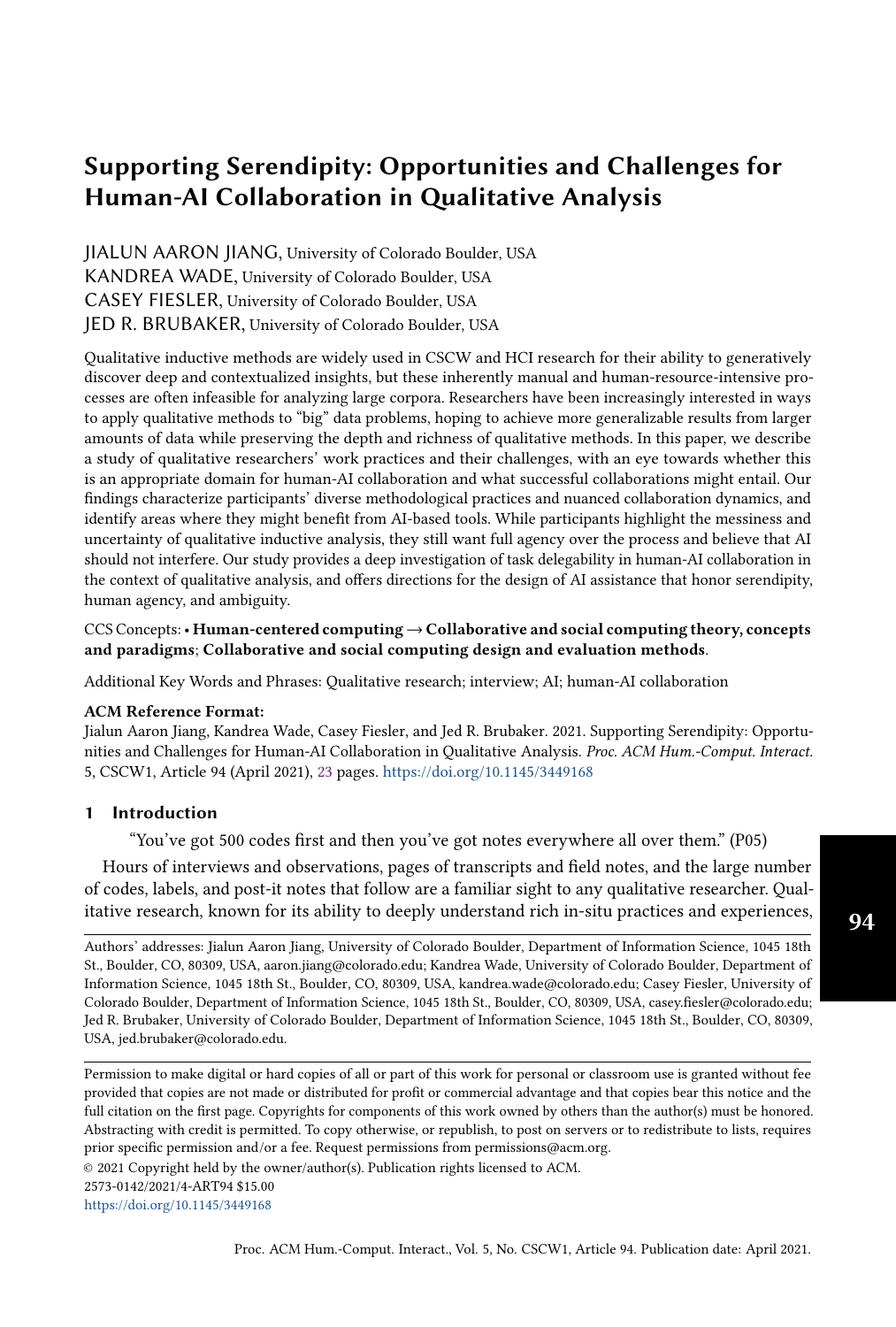is widely used in CSCW and HCI for developing human-centered understandings of computing systems. However, qualitative research is also, by its nature, manual and laborious. While the scale of data generated by methods like interviews and ethnography can be viewed as "small" in our current world of "big data," it nevertheless can be overwhelming to humans, and requires tremendous human effort to analyze. Other qualitative methods like content analysis, on the other hand, often directly tackle the realm of "big data" by using samples like millions of scraped online posts (e.g., [\[7\]](#page-20-0)), a scale even more clearly impossible for humans to handle. Therefore, qualitative researchers use methods such as subsampling [\[36\]](#page-21-0) to reduce the sample size to something humans are capable of handling, forgoing the opportunity to take advantage of the richness offered by the full dataset.

The challenge of qualitatively analyzing big data has led some to consider the potential for artificial intelligence (AI) to assist qualitative researchers. While one may argue that qualitative research and AI are incompatible due to their different epistemological traditions, recent work has discussed the conceptual similarities between machine learning (ML), a technique often used in AI, and grounded theory methods (GTM), and proposed hybrid models that take advantage of both types of methodology [\[33\]](#page-21-1). Putting this comparison to the test, one study has even shown empirically that GTM and ML can produce similar results on the same data [\[4\]](#page-20-1). There also have been various efforts to integrate ML into qualitative research (e.g., [\[31,](#page-21-2) [42\]](#page-22-1)), aiming to automate deductive steps of the qualitative research process—applying established codebooks to the dataset—and reduce human effort. However, the inductive step of generating the codebook through discovering patterns and themes cannot be overlooked. Is it possible that AI can also support the inductive step of qualitative research that finds meaning in unstructured data instead of applying already-found meaning on a larger set of data? While human-AI collaboration seems promising for qualitative research, is it something that qualitative researchers themselves desire? And what abilities and qualities do people seek (or not) in AI that would make it a good collaborator? Answers to this question will not only shed light on how we can better design AI assistance for qualitative researchers, but also provide deeper insights into human-AI collaboration in fields typically seen as human-only. n this paper, we do not seek to examine the efficacy or promise of particular models or algorithms, but to uncover the characteristics and needs unique to qualitative research to which AI designers and developers should pay attention. While qualitative research includes many subprocesses such as data collection and result reporting in additional to data analysis, in this paper, we focus on the analysis process in particular because it shows the most promise for potential AI assistance, as both prior research and our participants suggest.

In this work, we examine the practices of qualitative researchers, and the capabilities that they do (or do not) want assistive systems to have, through an analysis of 17 semi-structured interviews with qualitative researchers. While the participants did not participate in the interviews with AI or machine learning in mind, participants imagined systems that were able to automatically offer intelligent inferences and suggestions when they were asked what their imaginary "perfect tool" would be. In this paper, we collectively refer to these systems as "AI", following the rationale in prior human-AI collaboration literature in CSCW [\[8\]](#page-20-2). We first describe the research methods that they use in their work, and the kinds of assistance they would like. Next, we describe the collaboration practices of participants whose methods involve collaboration, highlighting that reaching consensus is a nuanced social practice that extends beyond the actual research. We then discuss participants' love-hate relationship with qualitative analysis: While the vagueness of qualitative analysis induces confusion and self-doubt, this doubt is essential to their research practice and AI should not remove that doubt in their analysis. Using a framework of task delegability, we close by discussing how qualitative research is a unique case that deviates from the typical tasks humans delegate to AI. While we do not (nor can we) prescribe exactly what algorithms or models should be used, we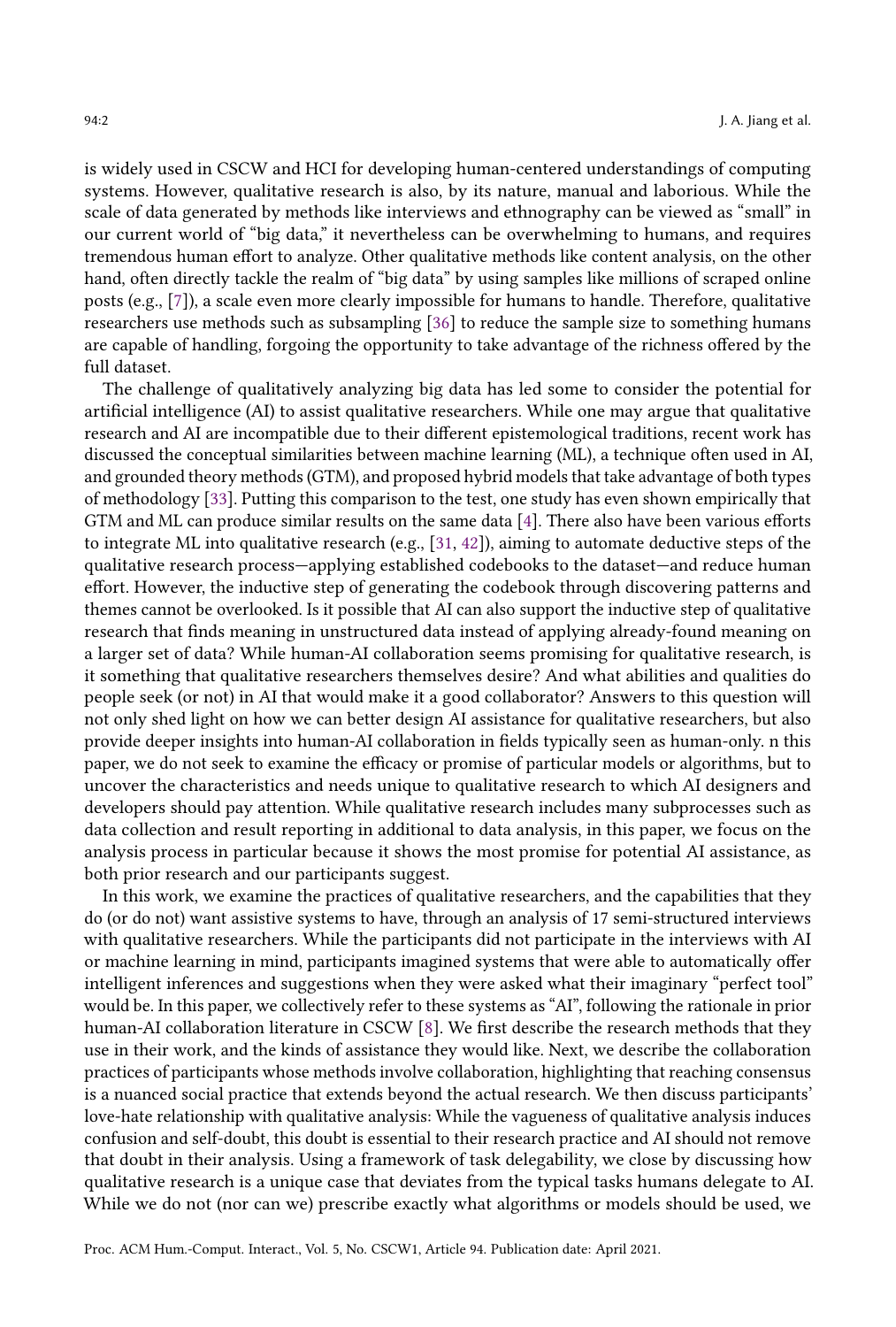argue that honoring uncertainty and serendipity should be a central quality of AI that assists with qualitative research, where data labels are fluid and "negatives" are not well-defined or sometimes nonexistent.

#### 2 Related Work

## 2.1 Qualitative Research and Methods

Qualitative research accounts for a substantial proportion of CSCW and social computing scholarship more than half of the CSCW 2019 papers use qualitative methods [\[20\]](#page-20-3), with new opportunities for qualitative research being a constant topic in CSCW as well [\[18\]](#page-20-4). Qualitative researchers use a number of different analytic methods to generate insights, leveraging both inductive logic (to build patterns and themes from the bottom up by organizing data into increasingly abstract units of information) and deductive logic (to check existing patterns and theories against data in a top-down fashion). For example, thematic analysis [\[6\]](#page-20-5) and constant comparative method [\[21\]](#page-21-3) both describe processes of identifying, analyzing, and reporting emergent patterns within a set of data. Informed by the perspective of hermeneutics, interpretive textual analysis, a commonly used method in qualitative research, aims to understand cultures and subcultures through situated interpretation of texts [\[1\]](#page-20-6). In addition to these methods that focus on analysis, grounded theory [\[22,](#page-21-4) [39\]](#page-21-5) alternates collecting and analyzing qualitative data in order to generate theories that are "grounded" in that data [\[12\]](#page-20-7). It provides a set of systematic guidelines for analysis while maintaining flexibility to fit the given set of data. Data sources in qualitative research are also diverse and overlapping, and any of the five traditions above could draw from interview data, field notes, and textual or visual content [\[14\]](#page-20-8). Many qualitative approaches make use of open qualitative coding [\[39\]](#page-21-5) to inductively label and categorize emergent concepts while maintaining theoretical freedom, which is particularly useful for sifting through large amounts of unstructured data. Such inductively generated coding schemas can then be deductively applied on the full set of data.

Strengths of qualitative work include the ability to examine a space in great detail and depth, the adaptability of the research framework, collection of data with subtleties and complexities not available in quantitative data, and the situating of data in the context of experience and community [\[37\]](#page-21-6). Compared to quantitative research that often relies on positivism that believes that there are observable, measurable, "objective" facts that hold true for everyone, qualitative research often favors interpretivism, which argues that knowledge and truth are subjective and situated, and dependent on people's experiences and understandings [\[37\]](#page-21-6). Instead of goals such as causal determination, prediction, and generalization sought by quantitative researchers, the goals of qualitative inquiries are "illumination, understanding, and extrapolation to similar situations" [\[23\]](#page-21-7).

However, there are two major challenges of qualitative work. First, qualitative analysis is largely manual and laborious. Qualitative researchers have long used "cut and paste" methods for separating chunks of information, either physically (e.g., index cards) or in databases or spreadsheets [\[11\]](#page-20-9). There are now a number of qualitative analysis software tools (e.g., MaxQDA, ATLAS.ti, Dedoose) in which researchers can highlight and assign labels to portions of text, and these tools can produce some lightweight statistics (e.g., count) of these labels, with potentials of having more advanced features like topic modeling. While computational tools can relieve qualitative researchers of the burden of data management, their effects on data analysis are still highly debatable. On the one hand, qualitative researchers have argued that increasing the sample size in qualitative research designs is not an advantage, and researchers should focus on as many distinct cases as possible rather than as many cases as possible [\[41\]](#page-22-2). Using software tools that generate coding schemes based on a large number of documents risks opportunities for creativity and serendipity that qualitative research is uniquely able to provide [\[41\]](#page-22-2). On the other hand, current qualitative methods such as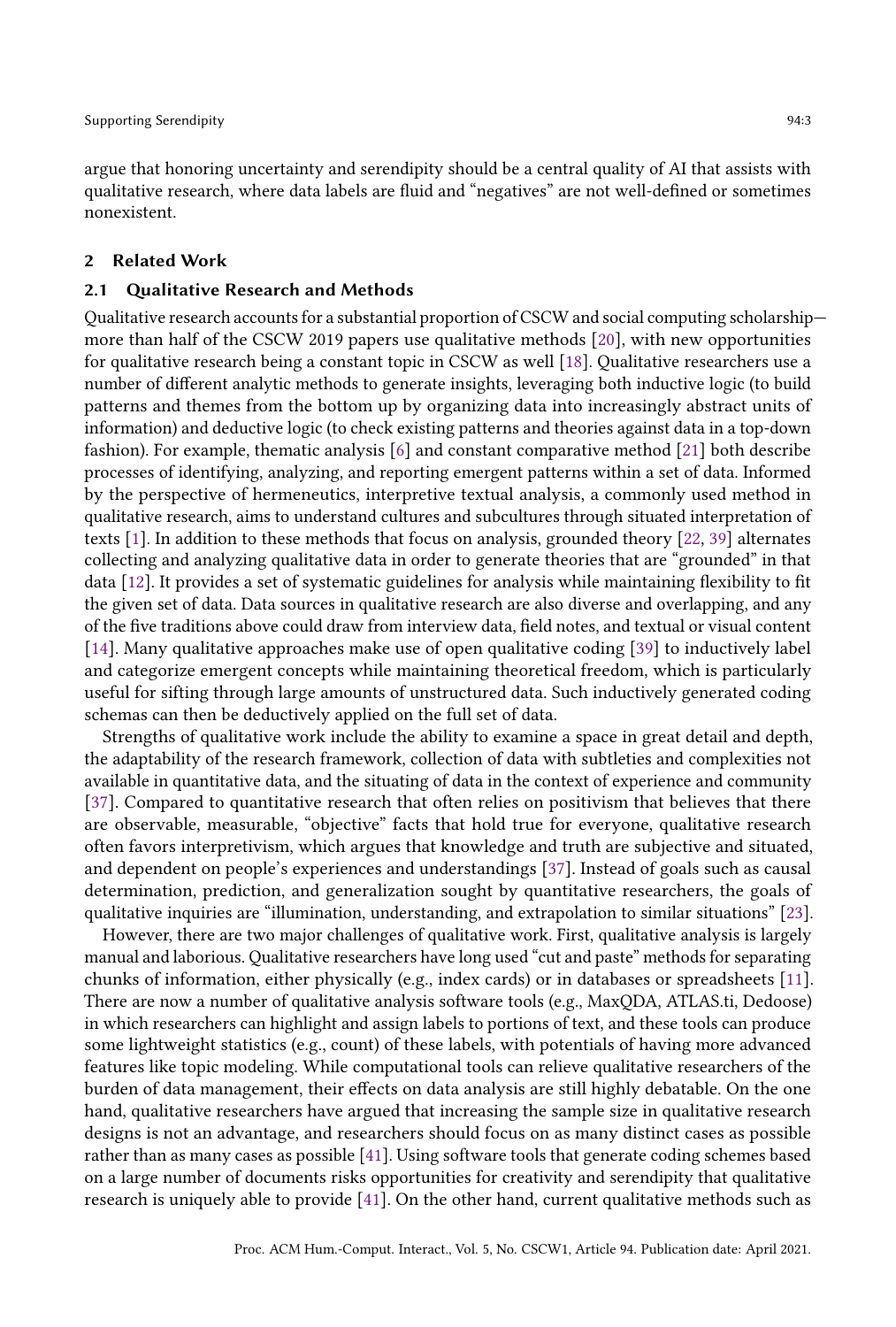content analysis [\[26\]](#page-21-8) can require researchers to handle such an overwhelming amount of data that researchers may need to rely on subsampling or strategically focusing on a subset of data [\[36\]](#page-21-0). However, it can be difficult, if not impossible, to extrapolate the findings from the analysis on a subset of the data to the original dataset.

Second, the rigor of qualitative analysis is more difficult to assess and demonstrate than research rooted in positivist traditions that relies on measurement. There has long been a wealth of literature from multiple disciplines focusing on the assessment of the reliability and validity of qualitative analysis, providing guidance for publication [\[17\]](#page-20-10), procedures for developing coding schema [\[10\]](#page-20-11), and design research approaches to ensure rigor in qualitative analysis [\[30\]](#page-21-9). CSCW and HCI scholarship have also taken a keen interest in meta-studies of qualitative methods, such as comparing interview methodology through different media [\[15\]](#page-20-12) and characterizing localized standards of sample size at CHI [\[9\]](#page-20-13). McDonald et al. [\[32\]](#page-21-10) have shown that some CSCW and CHI papers chose to report interrater reliability (IRR) even if IRR might not be compatible with their research design, which highlights a need for demonstrating reliability in qualitative research. These two challenges suggest that qualitative research can benefit from new approaches that aim to help with handling larger amounts of data, and our study explores AI as an option to support qualitative scholars with their research.

#### 2.2 Machine Learning and Qualitative Research

Machine learning (ML) techniques are known for their ability to extract patterns from small samples and generalize them to larger datasets, show promising opportunities to apply traditionally "small" data-focused qualitative methods to "big" data. Muller et al. [\[33\]](#page-21-1) discussed conceptual similarities between machine learning and qualitative grounded theory methods (GTM)—they both make major claims to be grounded in the data, and they both start with and return to the data. Through a discussion of how Straussian GTM and Glaserian GTM (the two major approaches to GTM) are similar to unsupervised and supervised learning respectively, Muller et al. proposed a number of hybrid iterative approaches that integrate machine learning and GTM. Baumer et al. [\[4\]](#page-20-1), through an empirical study, showed that ML and GTM could produce strikingly similar output from analyzing the same survey data, and later further showcased the promise of ML through their Topicalizer system [\[5\]](#page-20-14). They argue the promise of combining ML and GTM, but also caution that the results generated from machine learning models should be a scaffold for human interpretation instead of definitive answers, a point we echo in our analysis.

Another thread of research has explored the efficacy of using machine learning as a tool to support qualitative research, with an intention to automate parts of the research process. Yan et al. [\[42\]](#page-22-1) experimented with a human-in-the-loop approach by having a machine learning model code the entire dataset from a pre-defined codebook and having human annotators later correct the labeling, and concluded that creating a one-size-fits-all ML model for all codes in a multi-dimensional coding scheme was impossible. Paredes et al.'s [\[35\]](#page-21-11) Inquire tool aimed to help qualitative researchers by uncovering semantically-similar content in large-scale social media texts. Marathe and Toyama [\[31\]](#page-21-2) explored whether qualitative coding could be partially automated through a formative user study and user testing of a prototype. They found that repetitive coding with a well-developed codebook lends itself nicely to automation, but that having good IRR is crucial for automatability. Chen et al. [\[13\]](#page-20-15) pointed out that the goal of performance optimization in machine learning may be at odds with the goal of discovering patterns in qualitative research where the categories evolve over time, and suggested that a model that identifies points of ambiguity (i.e., disagreements in coding) may be more useful to qualitative researchers. It is important to note that the studies above focused on deductive aspects of qualitative research, typically with well-defined codebooks, and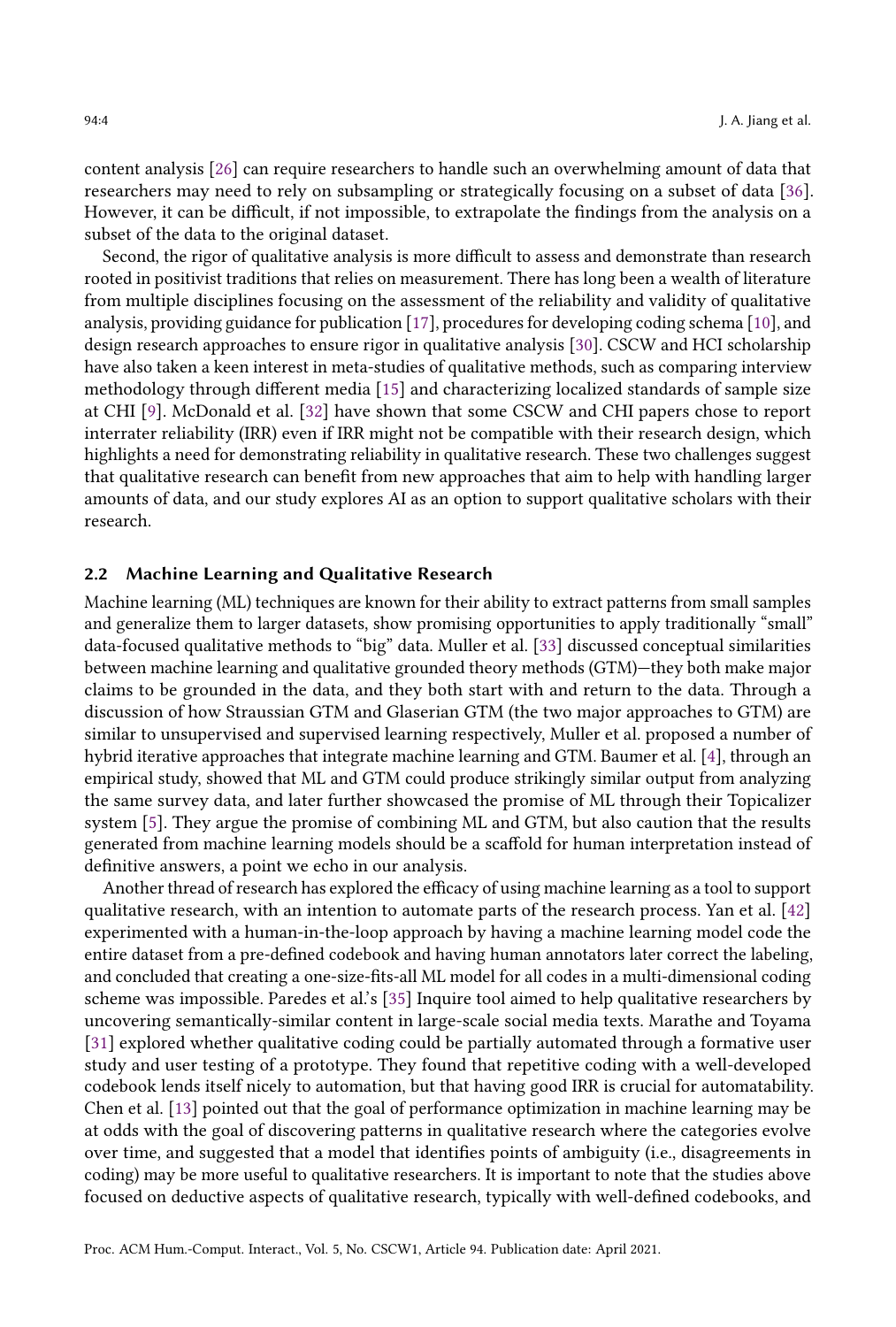not inductive practices. Our exploration extends this prior research by providing insights into the inductive step of the initial discovery of patterns and themes.

## 2.3 Human-AI Collaboration

The research we have surveyed thus far shows the infeasibility of automating qualitative analysis entirely, but also points towards ways that AI could be a collaborator that works alongside humans, rather than a delegate that performs specific tasks. Human-AI collaboration itself is increasingly gaining importance in CSCW scholarship. Emerging work focuses on a variety of topics from information extraction [\[28\]](#page-21-12) to image understanding [\[44\]](#page-22-3), consistently highlighting the need for transparency and explainability of AI. Mackeprang et al. specifically pointed out that at high levels of automation, users were unlikely to challenge results provided by AI when unaccompanied by explanations [\[28\]](#page-21-12). This situation, to say the least, would be undesirable in the context of qualitative research. Based on interviews with data scientists about their perception of collaborating with AI, Wang et al. reiterated the importance of AI transparency, and further noted that AI should be designed to augment, rather than to automate, a point we echo in our findings [\[40\]](#page-21-13). Furthering this concept of augmentation, Yang et al. proposed the idea of "unremarkable AI," whose interaction with humans should have the right level of unremarkableness but should significantly improve their work [\[43\]](#page-22-4). Although Yang et al.'s study is situated in the context of high-stake clinical decision making processes, we see the notion of unremarkable AI as applicable to other contexts where AI should not be obtrusive.

For human-AI collaborations to be successful, the issue of what work the AI should or should not perform needs to be addressed. Lubars and Tan proposed a framework for task delegability to AI [\[27\]](#page-21-14). They enumerate four major factors to consider: the human's motivation in undertaking the task, difficulty of the task, risk associated with incorrectly completing the task, and trust in the AI's ability to accomplish the human's goal. These factors, especially risk and trust, resonate with existing concerns around AI fairness, accountability, and transparency that have been increasingly present in human-AI collaboration scholarship. In this study, we use this task delegability framework to look at the case of qualitative analysis, and show how qualitative analysis is a uniquely challenging case for human-AI collaboration.

#### 3 Methods

We conducted interviews to investigate the qualitative research methods used across various fields, with specific focus given to the coding process and tools that assist in data analysis. After acquiring IRB approval from our institution, we focused recruitment efforts on participants who primarily use qualitative research methods in their work. We recruited participants via emails to mailing lists of departments that regularly conduct qualitative research (e.g., communication, anthropology) at our institution, as well as public posts on social media that invited CSCW 2019 attendees to participate. We also encourage participants to share the call for participation with other people, resulting in a snowball sample.

The first two authors conducted 17 semi-structured interviews with qualitative researchers at our institution and among the broader CSCW qualitative research community. Participants were majority women with 2 men, 1 non-binary, and 1 agender individual. Participants ranged in age from 25 to 45, from the fields of Information Science, Anthropology, HCI, Linguistics, and Journalism. A majority of the participants were from the US, in addition to one from the UK, one from Japan, and one from Switzerland. We do not map this specific demographic information to individual participants in order to ensure that they are not individually identifiable. Fourteen interviews were conducted in-person, and three remote. Interviews lasted from 20 to 70 minutes, depending on the depth of the responses given. Table [1](#page-5-0) lists our participants along with their field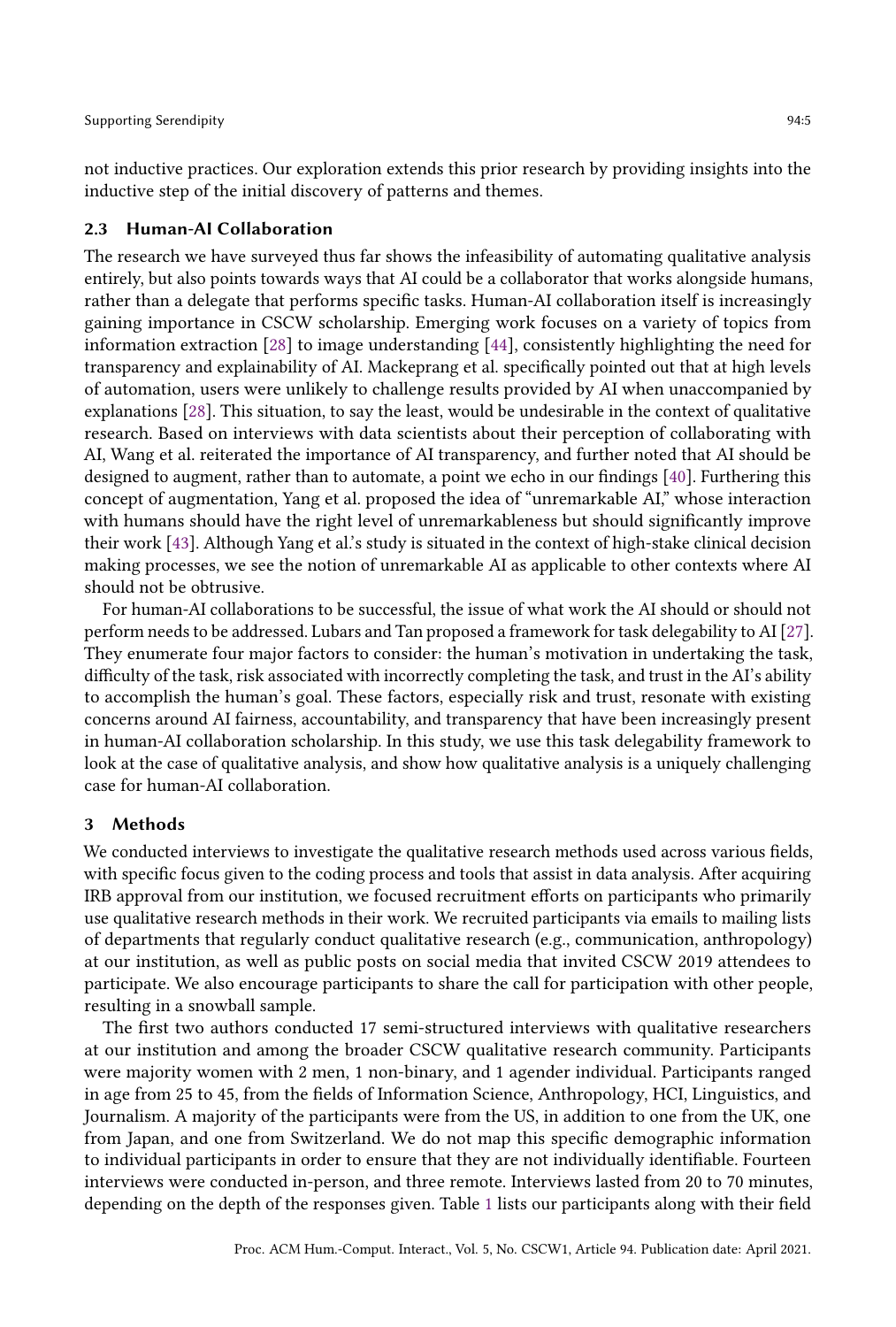## Table 1. Participant details.

<span id="page-5-0"></span>

|                  | Participant ID Academic Position | <b>Field of Study</b>      |  |
|------------------|----------------------------------|----------------------------|--|
| P <sub>0</sub> 1 | Y1 Ph.D. student                 | <b>Information Science</b> |  |
| P <sub>02</sub>  | Y2 Ph.D. student                 | <b>Information Science</b> |  |
| P <sub>0</sub> 3 | Y1 Ph.D. student                 | <b>Information Science</b> |  |
| P <sub>04</sub>  | Y3 Ph.D. student                 | Anthropology               |  |
| P <sub>05</sub>  | Y1 Ph.D. student                 | Anthropology               |  |
| P <sub>06</sub>  | Y4 Ph.D. student                 | <b>HCI</b>                 |  |
| P <sub>07</sub>  | Y6 Ph.D. student                 | <b>Information Science</b> |  |
| P <sub>08</sub>  | Y3 Ph.D. student                 | <b>Information Science</b> |  |
| P <sub>09</sub>  | Y3 Ph.D. student                 | <b>HCI</b>                 |  |
| P10              | Y4 Ph.D. student                 | Communication              |  |
| P <sub>11</sub>  | Postdoc                          | <b>HCI</b>                 |  |
| P <sub>12</sub>  | Professor                        | Anthropology               |  |
| P <sub>13</sub>  | Professor                        | Communication              |  |
| P <sub>14</sub>  | Postdoc                          | <b>Information Science</b> |  |
| P <sub>15</sub>  | Y6 Ph.D. student                 | Linguistics                |  |
| P <sub>16</sub>  | Y3 Ph.D. student                 | Linguistics                |  |
| P <sub>17</sub>  | Y4 Ph.D. student                 | Journalism                 |  |

of study and academic position. Participants were compensated with a \$30 Amazon gift card upon completion of the interview.

Our interview protocol focused on how qualitative researchers collect and analyze their data, taking a broad exploratory approach. Interview questions included what methods the participants use, if there are any tools they use to assist in their work, attitudes and opinions about qualitative coding as a process, and relationship dynamics between collaborators. During the interviews, we asked participants to describe a current or most recent qualitative research project they have conducted, including scope, scale, and timing, in as much detail as possible. We then asked participants to describe their collaboration practices if relevant. The next section of questions focused on the software and tools the participants use for their data collection and analysis. We also asked participants for their attitudes and opinions on the coding process, including what they enjoyed about it and where there might be pain points. Finally, we asked participants to talk about what kind of assistance they would like if they had a perfect tool, and areas of their research where they did not want assistance. As mentioned in the introduction, we did not specifically ask participants about "AI assistance" so as to prevent leading them to answers about the term "AI" without a shared, concrete idea of what "AI" means. Instead, we asked what kind of assistance that they envisioned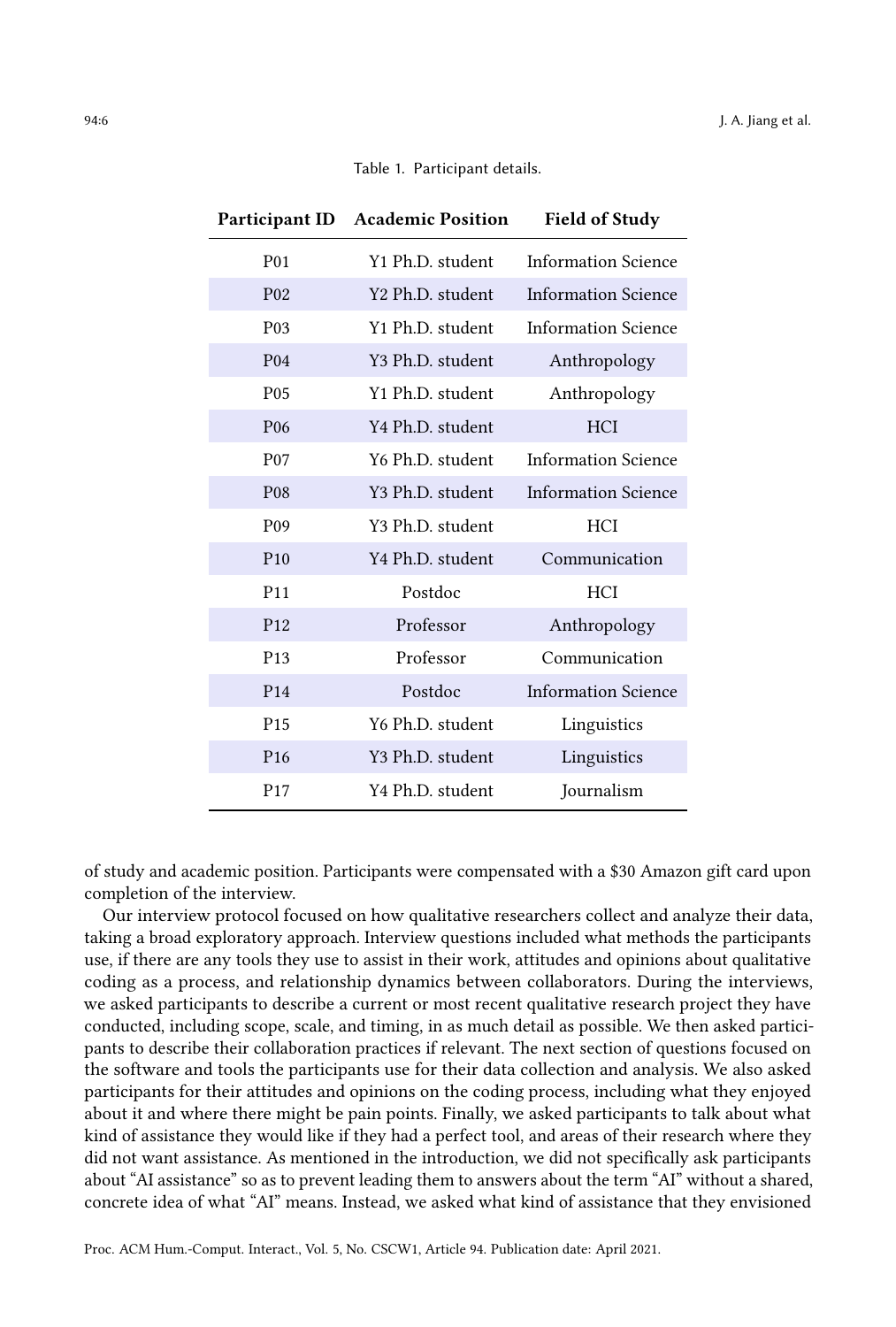in a perfect tool, and their responses led us to consider AI as a potential solution, and ultimately human-AI collaboration as the focus of this paper.

We performed a thematic analysis of the interview transcripts [\[6\]](#page-20-5). Prior to analysis, all interviews were transcribed, anonymized, and assigned the participant IDs presented here. The first author initially engaged in one round of open coding, using the software MaxQDA. Then the second author, after reading the transcripts, discussed preliminary emerging code groups such as "help with the mess" or "feeling of doing it right" with the first author. Two more rounds of iterative coding helped us combine similar code groups into higher order categories such as "disciplinary differences." The first author used these categories to produce a set of descriptive theme memos [\[38\]](#page-21-15) that described each category with grounding in the interview data. All authors then discussed and updated the memos regularly to reveal the relationships between the categories and finally clarified the themes, which resulted in the five main findings we discuss below.

# 4 Findings

Our findings document qualitative researchers' current practices and needs that AI needs to support, and discuss their unique, nuanced challenges where AI should not be applied. We begin by describing the methods participants used in their qualitative research, and the kinds of assistance that participants desired from software tools. Next, we discuss the complex collaboration dynamics in collaboration-heavy disciplines by highlighting that reaching consensus is a nuanced social practice that extends beyond the discussion of the research project itself. We then discuss participants' struggle with confidently conducting qualitative research, highlighting the central role of uncertainty in qualitative analysis. Finally, we discuss participants' connection with and need for agency over the analysis of their data despite their self-doubt. From here, we conclude by revealing the bottom line that AI assistance should not cross—they should not replace human researchers in doing the analysis.

## 4.1 Qualitative Research Practices

Our participants used a variety of methods in their qualitative research. Among them, interviews were the most common data collection method, used by 15 participants across 6 fields. Others that were common included participant observation (7 participants), and note taking (4 participants). Participants also described data collection methods specific to their field or discipline, such as Jeffersonian transcribing in linguistics, oral history in journalism, and ethnography in anthropology. Compared to the varied data collection methods, participants' descriptions of their analysis methods, while having varied names and granular details, broadly converged to a process of inductively identifying interesting pieces of data then finding patterns among them. While we acknowledge that qualitative methods entail a much broader range than what our participants reported, our analysis here only focuses on the methods our participants used. Table [2](#page-7-0) shows the complete list of research methods that participants used.

Surveying the practices of qualitative researchers runs into some challenges due to terminology. While many of the participants share similar research practices, they referred to these practices with different terms. These differences not only exist across disciplines, but within disciplines as well. For example, P06 referred to the process of inductively building a codebook then deductively labeling according to the codebook as "thematic analysis," while P01 and P12 called the same process "content analysis." Many participants referred to the common grounded theory research method of first identifying data snippets of interest and assigning them descriptive labels, then generating deeper insights from these labels (sometimes with the explicit process of categorizing these labels). However, participants have different terms for both steps. Terms for the first step—identifying interesting units of data—included "qualitative coding," "open coding," "inductive coding," and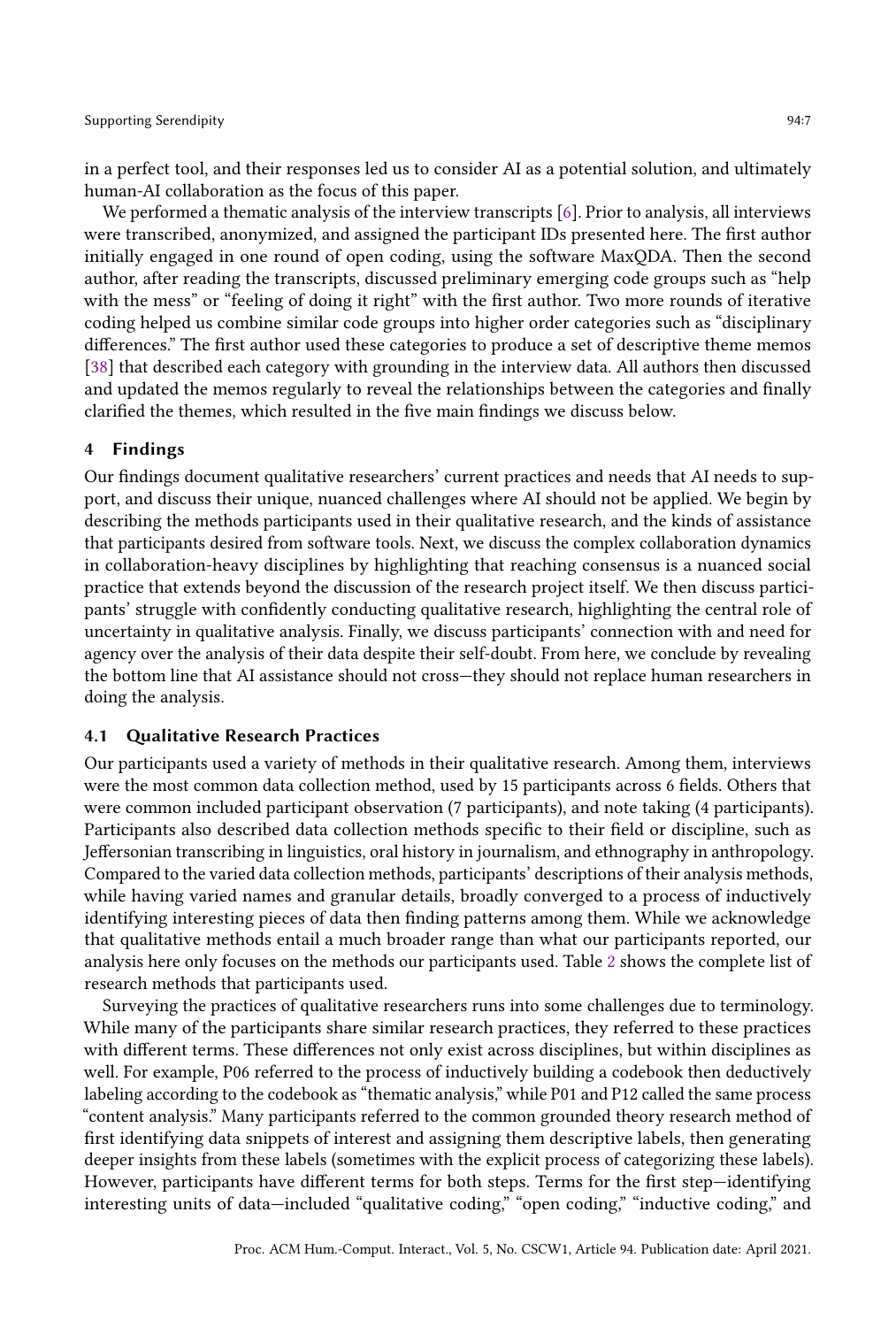| Participant      | <b>Field of Study</b>  | <b>Type of Data</b>                                             | Data<br>Collection<br>Methods                                                                           | Data<br>Analysis<br>Methods                                              | Software                     |
|------------------|------------------------|-----------------------------------------------------------------|---------------------------------------------------------------------------------------------------------|--------------------------------------------------------------------------|------------------------------|
| P01              | Information<br>Science | Interview<br>transcripts,<br>API documen-<br>tations            | Semi-<br>structured<br>interview.<br>content<br>analysis                                                | Open Coding,<br>"seeing themes"                                          | Google Docs                  |
| P <sub>02</sub>  | Information<br>Science | Interview<br>transcripts                                        | Interview                                                                                               | Qualitative<br>coding,<br>"forming<br>themes"                            | MaxQDA                       |
| P <sub>0</sub> 3 | Information<br>Science | Interview<br>transcripts,<br>interview notes                    | Interview, note<br>taking                                                                               | Inductive<br>coding.<br>"coming up<br>with<br>categories"                | None                         |
| P <sub>04</sub>  | Anthropology           | Field notes,<br>voice<br>recording,<br>video<br>recording       | Ethnography,<br>participant<br>observation,<br>interview                                                | Coding,<br>transcribing<br>into<br>International<br>Phonetic<br>Alphabet | None                         |
| P <sub>05</sub>  | Anthropology           | Interview<br>transcripts,<br>voice<br>recording, field<br>notes | Participant<br>observation,<br>ethnographic<br>interview, note<br>taking                                | "Highlight<br>unusual<br>things",<br>"pulling up<br>bigger themes"       | Google Docs                  |
| P <sub>06</sub>  | <b>HCI</b>             | Online<br>comments                                              | Scraping                                                                                                | Thematic<br>analysis                                                     | Yes, but did not<br>remember |
| P <sub>07</sub>  | Information<br>Science | Interview<br>transcripts,<br>field notes                        | Semi-<br>structured<br>interview.<br>participant<br>observation,<br>expert<br>interview, note<br>taking | Transcribe.<br>open coding,<br>axial coding,<br>memoing                  | None                         |
| P <sub>08</sub>  | Information<br>Science | Interview<br>transcripts,<br>field notes                        | Interview,<br>participant<br>observation                                                                | Transcribe.<br>code                                                      | ATLAS.ti                     |
| P <sub>09</sub>  | <b>HCI</b>             | Interview<br>transcripts,<br>field notes                        | Interview.<br>participant<br>observation                                                                | "Classification<br>process to<br>organize data<br>into themes"           | Enable                       |

<span id="page-7-0"></span>Table 2. Qualitative research methods used by participants. Here, we report the methods in participants' own words, so the same term may refer to different methods.

Proc. ACM Hum.-Comput. Interact., Vol. 5, No. CSCW1, Article 94. Publication date: April 2021.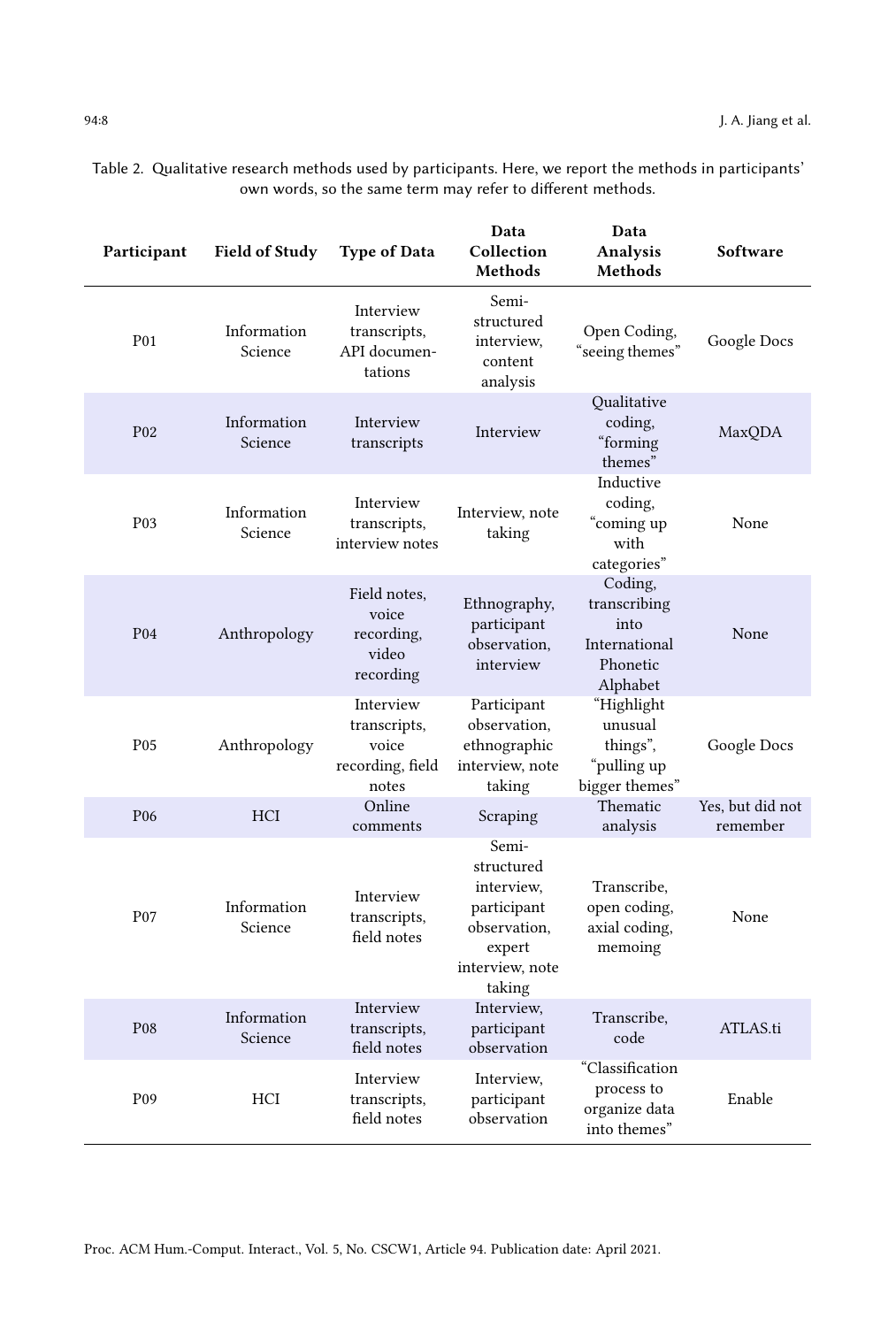Supporting Serendipity 94:9

| P <sub>10</sub> | Communication          | Interviews,<br>field notes, eye<br>tracking data                      | Interview,<br>experiment,<br>eye tracking                                                          | Transcribing,<br>coding, affinity<br>mapping                                                                                         | ATLAS.ti              |
|-----------------|------------------------|-----------------------------------------------------------------------|----------------------------------------------------------------------------------------------------|--------------------------------------------------------------------------------------------------------------------------------------|-----------------------|
| P11             | HCI                    | Interview<br>notes.<br>interview<br>excerpts                          | Semi-<br>structured<br>interview                                                                   | Note taking,<br>coding, "seeing<br>themes"                                                                                           | Excel                 |
| P <sub>12</sub> | Anthropology           | Interview<br>transcripts,<br>field notes                              | Ethnography,<br>participant<br>observation.<br>note taking,<br>interview                           | Content<br>analysis, open<br>coding,<br>memoing,<br>codebook &<br>closed coding,<br>"seeing themes"                                  | Dedoose               |
| P <sub>13</sub> | Communication          | Interview<br>transcripts                                              | Interview                                                                                          | Transcribing,<br>coding,<br>"coming up<br>with coding<br>schemes"                                                                    | Word, Excel           |
| P <sub>14</sub> | Information<br>Science | Interview<br>transcripts                                              | Interview,<br>"kind of<br>ethonographic<br>stuff".<br>participant<br>observation,<br>participation | Transcribing,<br>micro-coding,<br>"inductively<br>identifying<br>themes".<br>"grouping into<br>categories<br>using post-it<br>notes" | <b>NVivo</b>          |
| P <sub>15</sub> | Linguistics            | Interview<br>transcripts,<br>clinical texts,<br>online forum<br>posts | Interview                                                                                          | Public<br>discourse<br>analysis,<br>coding,<br>"categorizing<br>codes"                                                               | MaxQDA                |
| P <sub>16</sub> | Linguistics            | Video<br>recordings                                                   | Recording<br>natural<br>interaction                                                                | Transcribing<br>into<br>Jeffersonian<br>system,<br>"making<br>subcollections"                                                        | Word                  |
| P <sub>17</sub> | Journalism             | Interview<br>transcripts                                              | Interview, oral<br>history                                                                         | Discourse<br>analysis                                                                                                                | Excel, Google<br>Docs |

"highlighting unusual things." Participants' terms for insight generation are even more varied, from "memoing" "affinity mapping" to descriptive phrases without a proper term—"seeing themes," "grouping into categories," and "classification process to organize data into themes." Furthermore, while P04, a Ph.D. student in linguistic anthropology, also used the term "coding," she was referring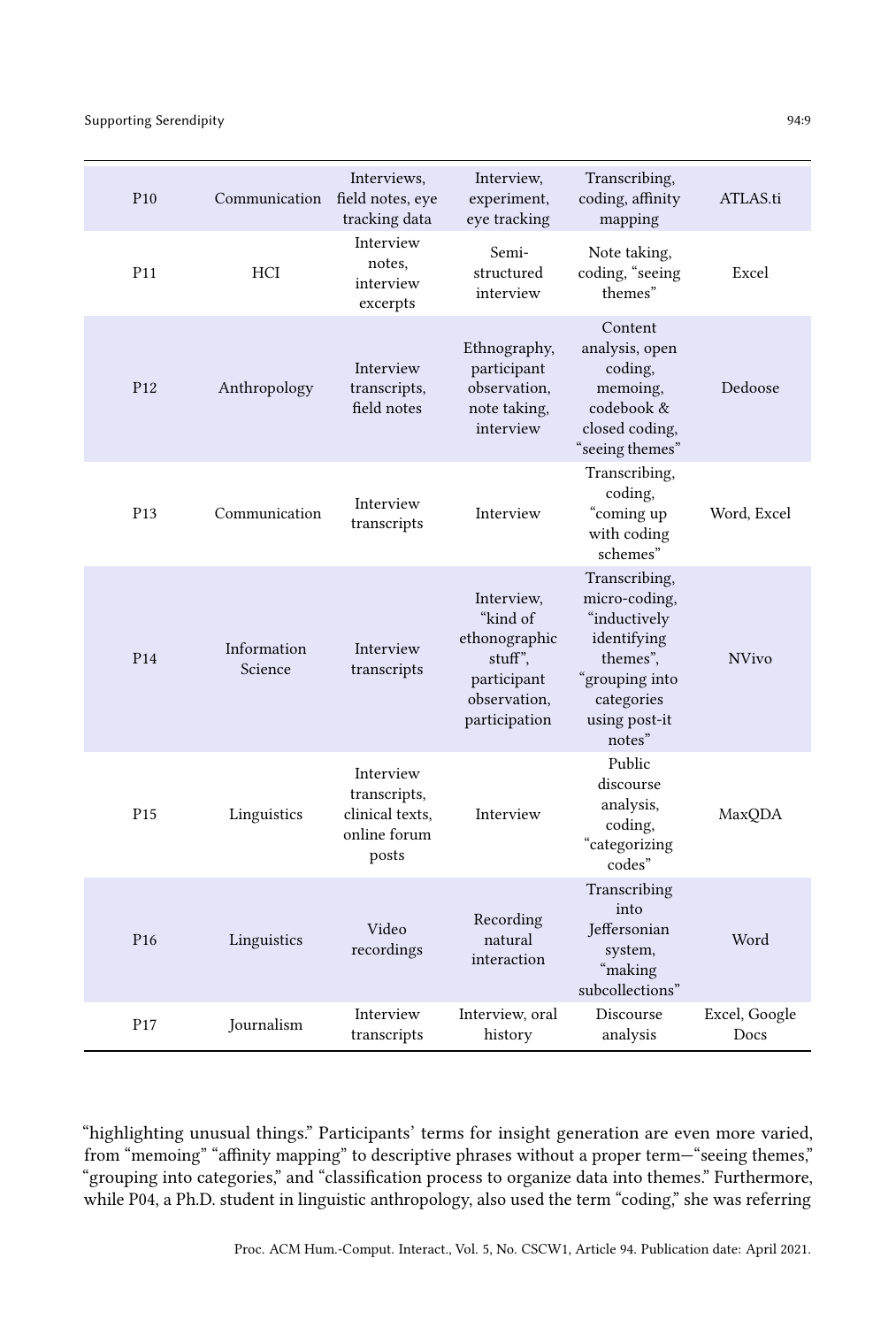to transcribing the interviews into the International Phonetic Alphabet, instead of identifying interesting data snippets—something we only realized halfway into our interview with her.

Overall, we saw participants use inconsistent vocabularies despite referring to similar methods. While we have not heard stories of participants running into communication problems, it is possible for researchers to accidentally miscommunicate research methods and for reviewers to have confusing expectations. Assistive tools can also create barriers by choosing to use language that favors one particular genre of academic training.

# 4.2 Assistance From Computational Tools

Qualitative research is a manual, labor-intensive process that would benefit greatly from computational tools, but for many participants, existing tools were not sufficient for their needs. In this section, we first describe the gaps in current tools, and then discuss the assistance that participants desired.

4.2.1 The Inadequacy of Existing Tools. Participants used a variety of software to assist with qualitative research, and only three participants did not use any such tools (see Table [2\)](#page-7-0). However, not only did many tools fail participants in helping them handle large amounts of qualitative data, participants were also unwilling to learn more sophisticated tools. According to P05, the amount of notes and labels quickly became overwhelming, and the software tool that she used was insufficient:

I do everything in Google Docs. You've got 500 codes first and then you've got notes everywhere all over them, which I'm currently trying to decipher and I'm kicking myself for not having a better method. (P05)

Many participants used word processing software like Google Docs to code qualitative data, but these software were not able to handle the overwhelming amount of codes and notes, as was the case for P05. While some participants were aware of other software tools that have more sophisticated functionalities, they did not use or stopped using them for various reasons. For example, P10 stopped using ATLAS.ti because the software broke frequently on her computer, so she returned to her old method of using Excel and handwritten notes. P09 only used software to organize his transcripts, and told us that learning how to use more complicated software was not worth the effort:

Using any tools, I think it gets in the way of the analysis...I think the focus then inevitably becomes on the tool and how I can manipulate and push data in order to make it appropriate for the tool... I need to figure out how I can fluster data in a certain tool, in a certain way so as for it to make it easier for me later on. And I was just thinking it's a waste of time. (P09)

P09's quote is exemplary of participants who chose not to use software tools. Their anticipated cost was not only in learning how to work the software, but also in how to use the software in their own way that is sustainable in the future, and these two layers of barriers precluded these participants from using it. P14, while kept using the qualitative analysis software NVivo, limited herself to the most basic functionalities of coding data and making code categories, then handcopied these categories onto post-it notes that she later put on the wall. Therefore, participants wanted "more intuitive ways to do qualitative analysis," and something that could help them "sort through this mess":

If I had a [perfect tool] I would like a little bit more input in putting together connections between the data. (P12)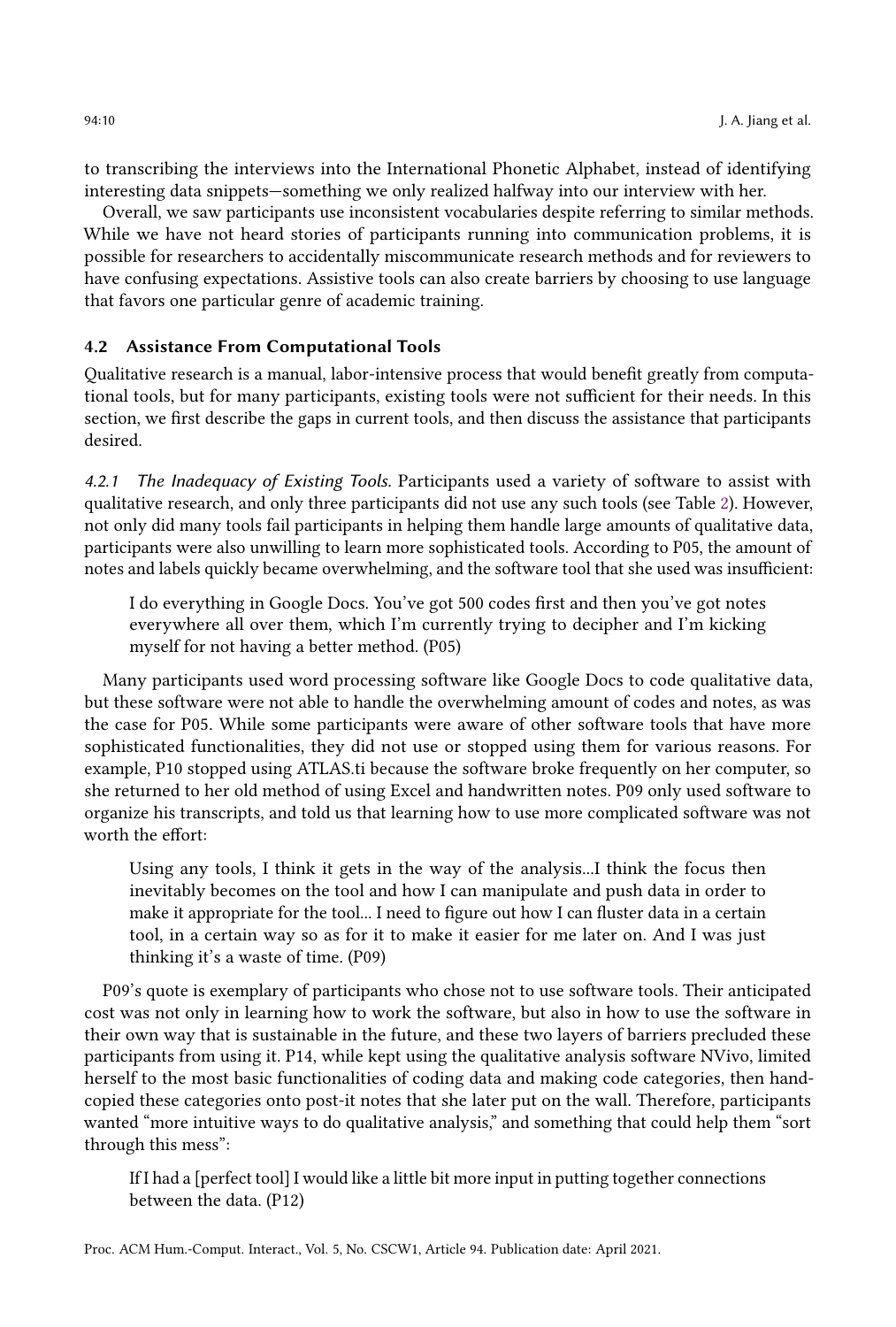Supporting Serendipity 94:11

4.2.2 Desired Assistance. Participants had different ideas of how a tool could help them make sense of the connections within the data, and cross-sectional analysis and visualization features were common requests:

I really like when I can slice and dice the data. So I want to be able to say, okay, all the people I've talked to who identify as queer, how did they feel about capitalism? I want to be able to do a cross-sectional analysis on multiple codes and domains. (P12)

Just better visualizing the relationships in the data itself. So if I'm missing out codes because I have less time, or if my co-author isn't being participative enough or whatever, then I want to be assured of the fact that I was able to see all kinds of relationships. (P07)

It is important to note that cross-sectional analysis and visualization features, though implemented to various extents, already widely exist in qualitative analysis software such as MaxQDA and NVivo. Prior research has noted that qualitative researchers usually confine themselves to the most basic features of qualitative analysis software [\[41\]](#page-22-2), but here we see that the participants still want these seemingly basic features, which suggests that the participants never discovered these features in the first place due to the overall difficulty of using the software. Furthermore, P07 specifically pointed out that the tool should not be "like the NVivo type, where I have to really learn a lot of it." In other words, P07 admitted that an existing tool may be able to achieve what she wanted, but the bar of learning the software was too high.

While participants across disciplines wanted additional help to make sense of the data, some participants would appreciate features that are specific to their fields. For example, P05, an anthropology Ph.D. student, requested features designed for their own research tradition:

Maybe, I don't want to say a translation tool, but kind of almost a sort of node system to be like ... "These were the literal words that were used, but this is kind of the underlying meaning to that." (P05)

While anthropologists might benefit from features to help them note underlying meanings to spoken words, P15, a Linguistics student, told us that being able to get down to the most granular details of speech was important:

I'm thinking especially in my field where when I'm transcribing interviews, I'm actually not just looking at what is literally being said. There's a process of transcribing for tone of voice, gestures, and things. (P15)

Unlike many of our other participants, for whom the purpose of transcribing is to transform audio data into textual data that is readily analyzable, the detailed transcription—called Jeffersonian transcription—is the core of P15's analysis. Her analysis did not include categorizing snippets of labeled data. Her unique genre of analysis means that a tool designed only for the most common use case will be of no use to her at all.

In addition to features that handle the mechanics and the presentation of qualitative data, participants also wanted features that could take one step further by providing suggestions and inferences, based on the way that the researcher analyzes the data:

If there was some sort of learning algorithm, for example, that would suggest ... other quotes that were similar to that one. (P08)

Or maybe even just the ability to be based on whatever magical software anyone can develop being, "based on the fact that you tagged it this way, we think that these are the more important interviews or not important, but we think that maybe you want to pay more attention to these." Or be like, "You completely neglected this one. Did you forget about it or is there actually nothing here for you?" (P05)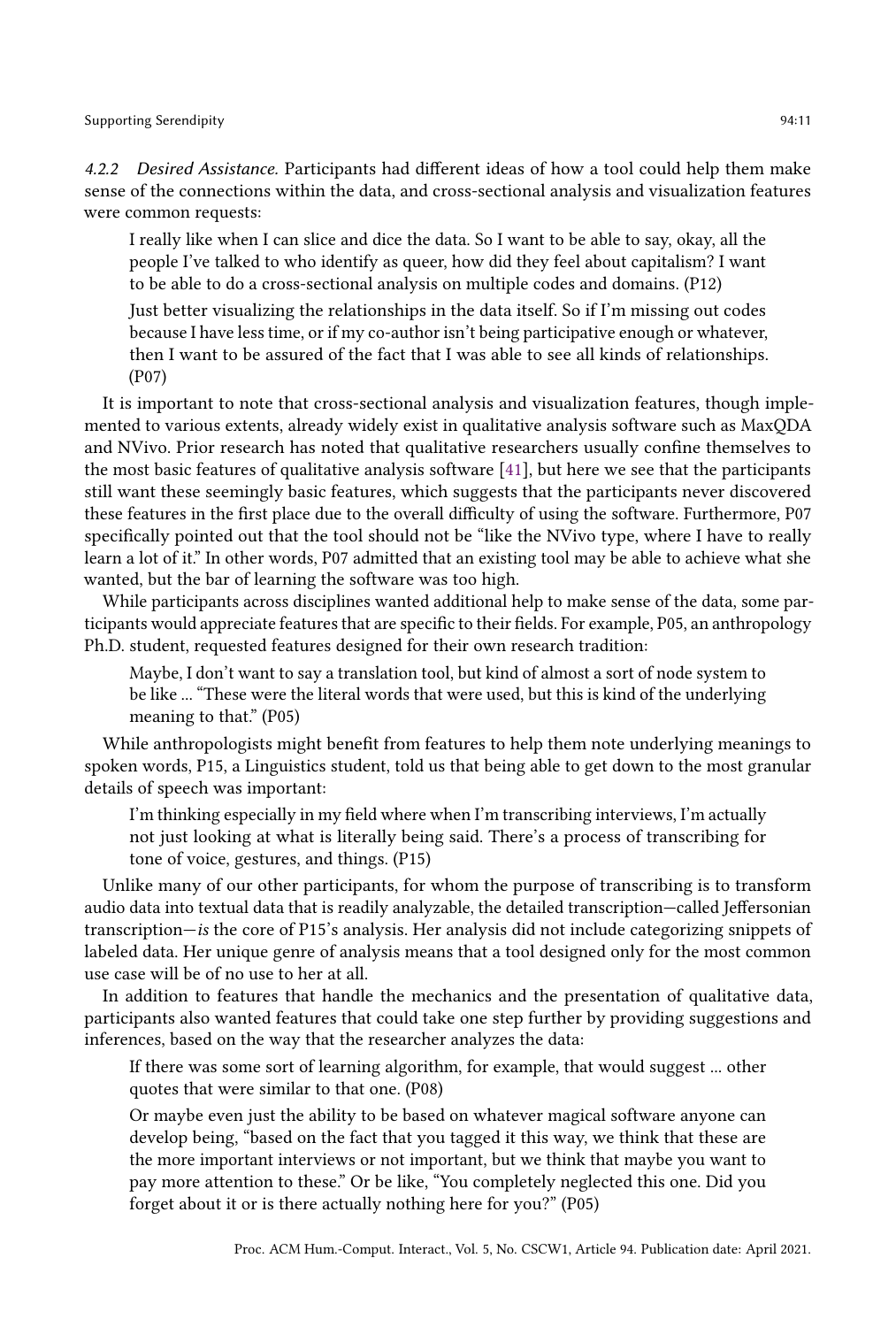In sum, participants wanted various types of help from computational tools but often refrained from using sophisticated tools due to their steep learning curve. While their reluctance may indicate usability issues with such tools, their reluctance also suggests opportunities where AI assistance could provide them the desired data representation and visualization, and only offer more sophisticated explanations and customizations if desired. The promise of AI assistance is further highlighted by participants' imagined intelligent suggestions—or, in P05's words, "magical software."

## 4.3 Collaboration Dynamics

Qualitative research can often be collaborative, involving multiple researchers examining and then reaching consensus on the same data to increase reliability and reduce individual biases. Participants from Information Science and HCI told us that collaborative work with co-authors was common, so it is no surprise that, when asked about features they would like in their imaginary perfect tool, only Information Science and HCI participants mentioned collaboration features:

While I was maintaining this online notebook, I could hypothetically, if my co-author had enough time, the dream scenario would be that he or she would be reading those notes every day and commenting on them ... So the collaborator element's definitely important and could help a lot with the eventual coding and analysis process, even while you collect data. (P07)

With collaboration being the norm, a natural follow-up question is how to reach consensus when there are multiple researchers on a single project. "Consensus," however, takes on many different flavors and nuances, according to the participants.

Inter-rater reliability (IRR) is often used to calculate consensus during a deductive phase of coding, but is often inappropriate for inductive analysis. Consistent with McDonald et al. 's findings [\[32\]](#page-21-10), reaching consensus through IRR was rare for our participants—only two used IRR to verify consensus, and two others mentioned IRR only to note that they did not use it in their research, likely because our participants largely conducted interviews, of which the analyisis is often incompatible with IRR.

Our participants most commonly perceived consensus as some flavor of "everyone agrees," though agreement sometimes can be a flexible and loose standard:

Once everyone is pretty much satisfied and doesn't have any complaints or questions or comments anymore that are significant, and by significant, I mean like "we have to change this or it's going to ruin the study." (P02)

Compared to P02, P14's standard for consensus was even more flexible—there is no definition for consensus; it is something that the researcher understands intuitively as they are doing the research:

[Consensus is] just like a kind of tacit knowledge thing where it's you know when you see it, but it's very hard to actually kind of define. (P14)

P14's view of consensus as fluid highlights how it is the outcome of nuanced social practices that is not easily explainable or definable. However, its flexible nature also means that achieving consensus might depend on the researchers' established, implicit norms generated from having worked together for an extended period of time, a facet often overlooked by prior conceptualizations of researcher consensus (e.g., [\[29\]](#page-21-16)).

These social practices, as we learned from participants, often reduce "consensus" to the decision of a person with the ultimate decision-making power, rather than multiple researchers having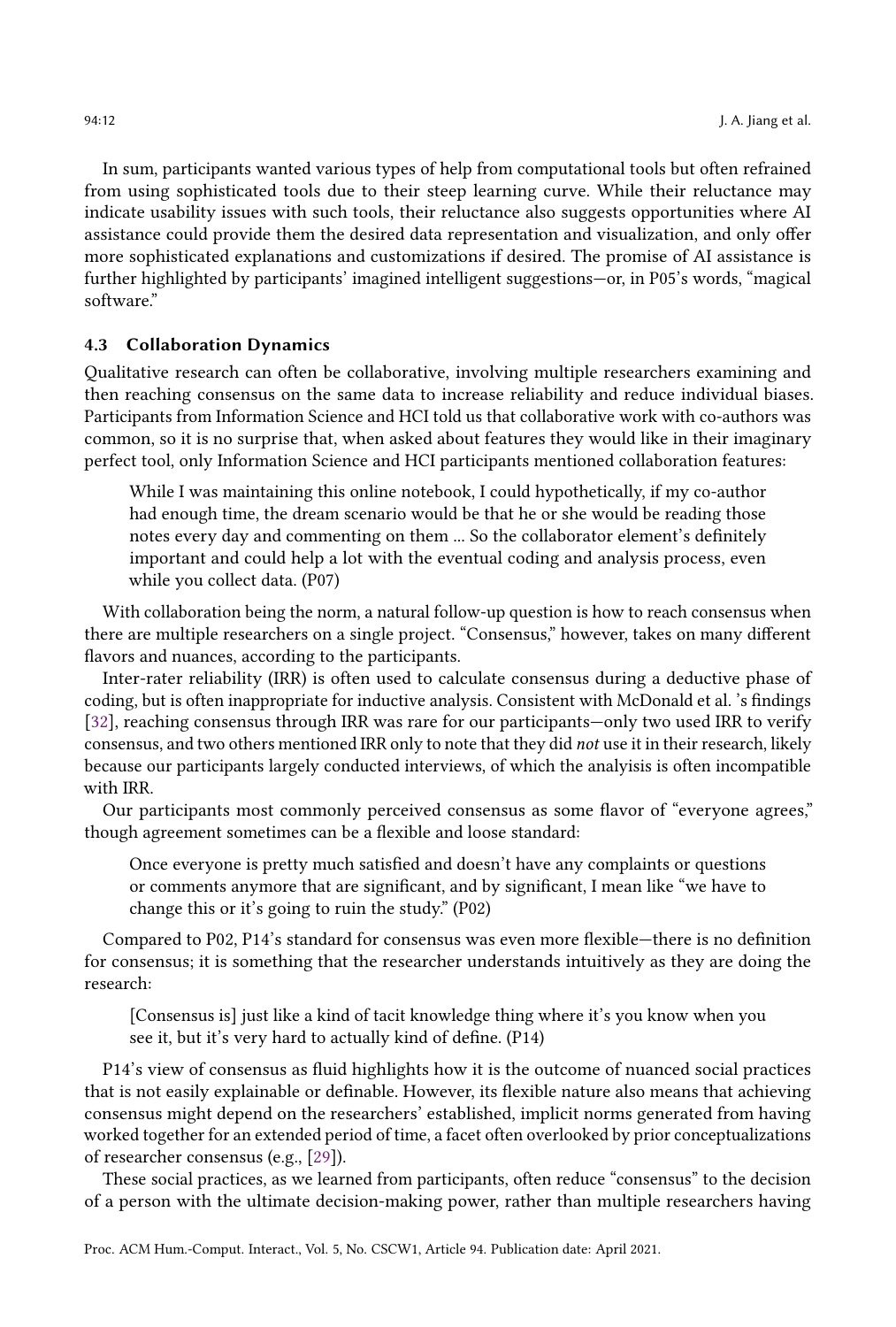reached some level of agreement. The decision maker, however, varies. Sometimes the decision maker is the project leader:

If I'm leading the paper, to me it's my decision [if we have reached consensus]. (P08)

If the stakes are high, if I am the primary investor in a particular project then yes, I think I should take the decision on this. But if it's maybe my advisor's project I think I would give her the final say in that. (P10)

Sometimes the person with the final say is the most senior person, who may or may not be the project leader:

If [my collaborators] don't [agree], we have a little bit of a debate and I'm assuming the most senior person probably wins. (P03)

While P03 did not personally have experience with the most senior person "winning" the debate, as a junior Ph.D. student this was their default assumption, which suggests a tendency for researchers (especially junior ones) to acquiesce to authoritative figures. P07 elaborated more on this tendency, pointing out that "consensus" is the result of an negotiation of collaboration dynamic and power:

I think it depends a lot on who the collaborators are and what the power relationships with those collaborators are ... These things are not objective ... It's not just about what codes appear or what themes appear the most salient and relevant. So I think it's more about the collaboration dynamics, the power, all of those things, rather than what the codes are seeing ... It's literally about [power]. (P07)

While it might seem ideal for every researcher in a team to have their opinion treated equally, P07 directed refuted this notion, claiming that it would only jeopardize the project:

[Collaborative qualitative analysis] would still definitely take on some hierarchy in what I imagine. There would still be someone who's written more papers. There will still be someone who's written fewer papers. Or still have an expert on the topic, versus someone who's not the expert on the topic. ... I can't imagine there being a flat hierarchy somewhere. And actually, that one time that it happened ... things went really down south. The paper was about everything. It got rejected. Then there was a fight. Then there were all these conversations about who's contributed the most, who's going to be the first author and so on. (P07)

MacQueen et al. [\[29\]](#page-21-16) argued that in team-based qualitative analysis it is good practice to have one person maintain the team codebook. While MacQueen et al.'s recommendation largely came from a project management standpoint and maintained that the codebook development should still be done collaboratively, here we see a case where one person being in charge of the direction of analysis can be more beneficial than a true, equally collaborative fashion. Overall, we observe that in fields where collaboration is common, reaching consensus among researchers can often be a nuanced social practice beyond mere agreement on the research product.

# 4.4 The Existential Crisis of Qualitative Researchers

Despite the variety in discipline-specific research methods, desired help from software tools, and meanings of consensus, participants across disciplines consistently told us about one feeling: qualitative research is hard and messy.

Sometimes it can be a little bit frustrating when you're sort of in that process where you're like, "Is this a theme? Is that a theme?" Then sometimes when you're going through ... a couple of interviews in and you're like, "Oh there's a theme," and then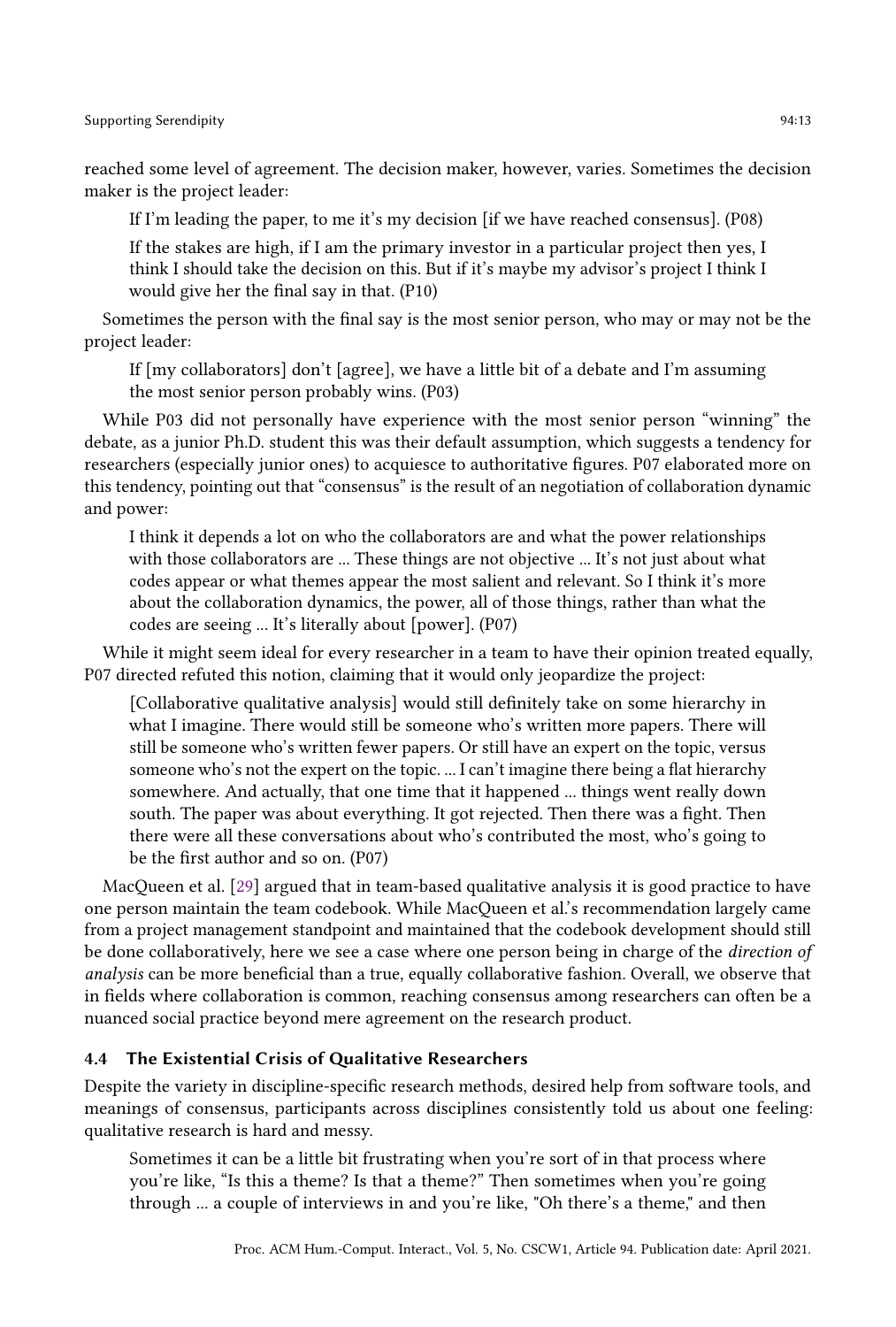you're like, "Oh fuck, that's probably a theme" ... so then you have to go back to see if that [theme] is in [the other interviews]. (P13)

Like P13, many participants described how qualitative analysis could be frustrating, and this frustration often comes from researchers' self-doubt:

I'll just code, and maybe it'll be relevant and maybe it won't be, and I'm not really sure ... If someone just mentions it in passing, do I use that? ... If someone has a few sentences about it then do I code that? Like what is useful to actually code? (P03)

Am I drawing connections between things that aren't necessarily connected? ... which also goes back to not having time to [follow up with] people and be like, "Hey, so you said this thing, I'm just wondering, can you expand that more?" (P05)

P05 doubted herself when drawing what she feared were non-existent connections in the data, and attributed it to having conducted imperfect interviews. The guilt of imperfect research was common among participants, who felt that they could have asked better questions during interviews, could have used more data in the final research product, or could have done a deeper analysis if they had had more time:

I didn't really get to do maybe as much coding as I would've liked, or to look at as many complex issues as I would've liked. ... It was a restriction on time. (P03)

In addition to imperfect research execution being a common source of guilt, others felt apologetic for not following an ideal research methodological paradigm:

I think I would be lying if I said that I completely allow myself to be driven by the data ... especially this study, for example. I did it to inform the design of potential technology that I wanted to build, while I'm doing the questions, I was already looking for particular things. ... So I think that already in the questions you have implicit codes. (P11)

I feel like we're doing it wrong. ... Especially because [we are] saying these are the topics that we're interested in. That's not very grounded theory of me. But, I don't quite know how to do it otherwise, because obviously ... I'm going to look at this interview already from a different perspective than, say, a psychologist. (P15)

Participants thought their own research execution was imperfect—for example, "not very grounded theory." However, in participants' own unique research projects, the "perfect" methodology may not be the most desirable approach. While HCI (as well as CSCW) has distinguished itself as a "discipline that has often proceeded with something of a mix-and-match approach" [\[16\]](#page-20-16), here we see evidence that such a hybrid paradigm—for example, being driven by the data but also having a topical focus—is also practiced across disciplines.

Overall, self-doubt with all parts of the research process was pervasive among participants. This self-doubt was so strong that P07 told us the moment she had to approach the data she collected was what she "dread[ed] the most." Participants' shared experience of self-doubt highlights the inductive and interpretive nature of qualitative research, and suggests that this vagueness may be inevitable and essential to the qualitative research process itself. While it might be tempting to design AI that can reduce qualitative scholars' anxiety by providing concrete suggestions from their data, we found ample reasons why researchers might resist such assistance, which we detail in the next section.

## 4.5 Don't Do It for Me

Even though participants consistently told us how qualitative research can be full of doubt and vagueness, they did not want AI assistance to eliminate that vagueness if it meant eliminating the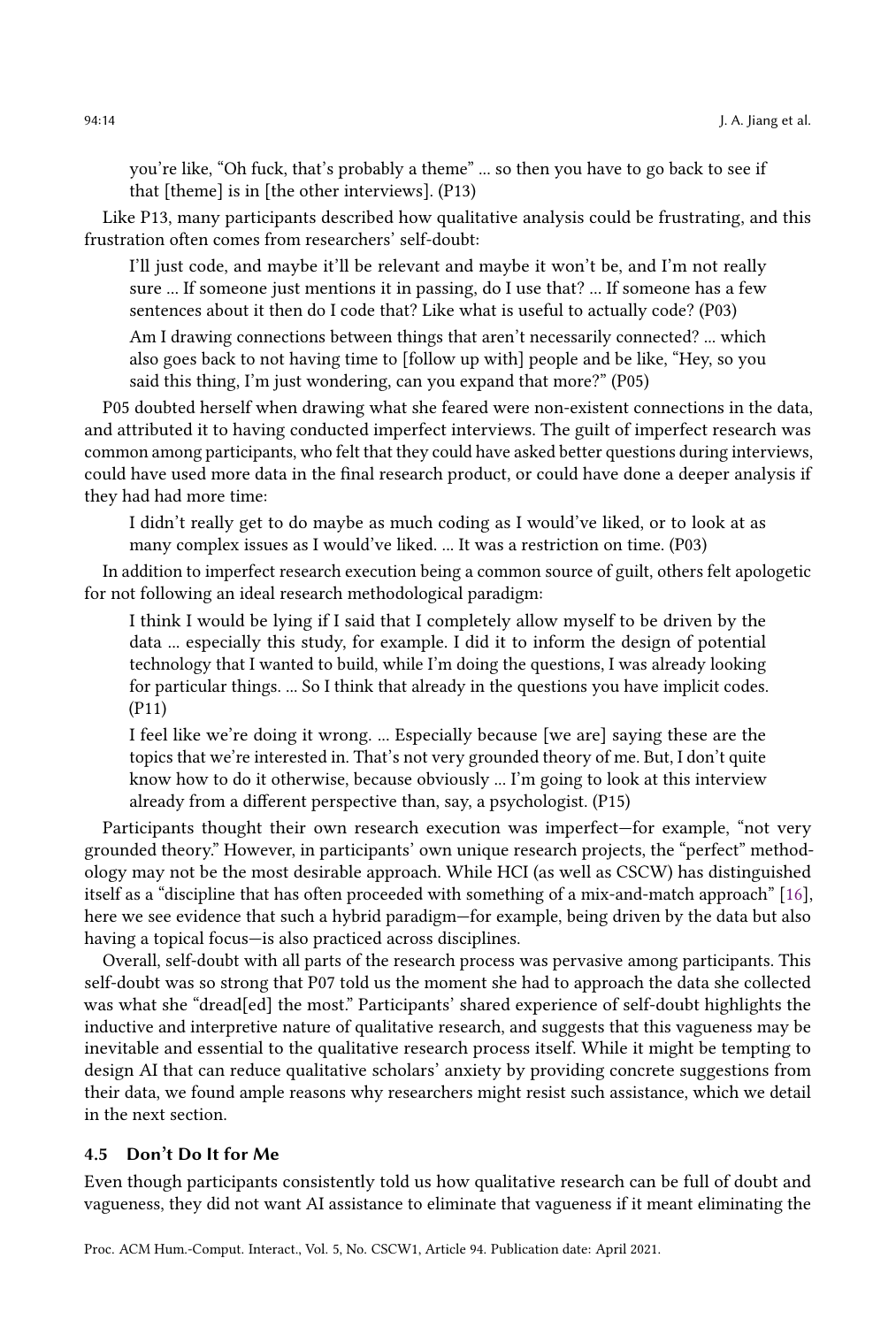work to make sense of their messy data. Participants told us that despite the uncertainties, the new discoveries they made through their research process were the most rewarding:

It's really satisfying. ... It's those kinds of exciting Eureka moments that make research kind of worth it. (P14)

My favorite style of coding is more where I'm able to bring out all of these different things. ... So that's what I really enjoy, the process of recollecting everything that happened, and then coming up with something. (P07)

Participants' comments on their unexpected new findings show that serendipity was a major reason why participants enjoyed qualitative research. Integrity was a major factor as well. P12, for example, described a sense of responsibility toward her project:

How do I feel when I'm coding? Overwhelmed. I feel such a great sense of stewardship in the project that we've been discussing. I want to get it right and that makes me feel a lot of pressure. (P12)

The motivations and responsibilities that researchers feel around their data and analysis may present some hurdles for any tool meant to support their work. While some participants mentioned that they would benefit from AI-generated suggestions and inferences, these participants, with their sense of serendipity, responsibility, and intimacy toward their research, explicitly expressed that they needed agency over the analysis of their data, and AI should not do it for them.

I don't want anything to do the analysis for me. That doesn't make sense. This is my interpretation of things ... It's one of the most intimate things. ... I have these little like research crushes with some codes or participants. ... These [data] are my babies. (P11)

P16, while being in Linguistics and doing a completely different kind of analysis than P11's, shared P11's feelings:

As nice as it theoretically sounds to have something do automatic transcription for you, I actually would not want that even if it could do the Jeffersonian level of detail because it's so important for you as a researcher to understand what's happening in your data, doing it yourself. ... Your transcription is part of your analysis as well and that's the only way for you to get your hands dirty with the data is to get in and see what's happening with it. ... I don't know of anybody who uses [professional transcription services] because you take a lot of pride and ownership over your data and it's important to your participants and I would never want to farm that out when it's your research in your research process. (P16)

To P11 and P16, outsourcing analysis for them not only impacts research quality, it also robs them of their emotional connection—the intimacy, pride, and ownership—with the data. Compared to P11 and P16, P06 was slightly more open to the idea of AI-assisted analysis. However, P06 also pointed out that the tool should be limited to the level of suggestions and that making decisions would cross a line:

I don't want it to take out extra information automatically. I don't want it to try to guess or try to ... well, it can try to guess, but I don't want it to decide. ... It can do a suggestion, but I'm not sure if I would trust the suggestion, or actually it can suggest the discussion points that we need, and then we can discuss rather than decide it for us. (P06)

In contrast, P14 felt even suggestions could be harmful to her research process:

Maybe it could make suggestions, but even then I don't know if I want it because it doesn't know what my research questions are. ... I don't want it to pick the good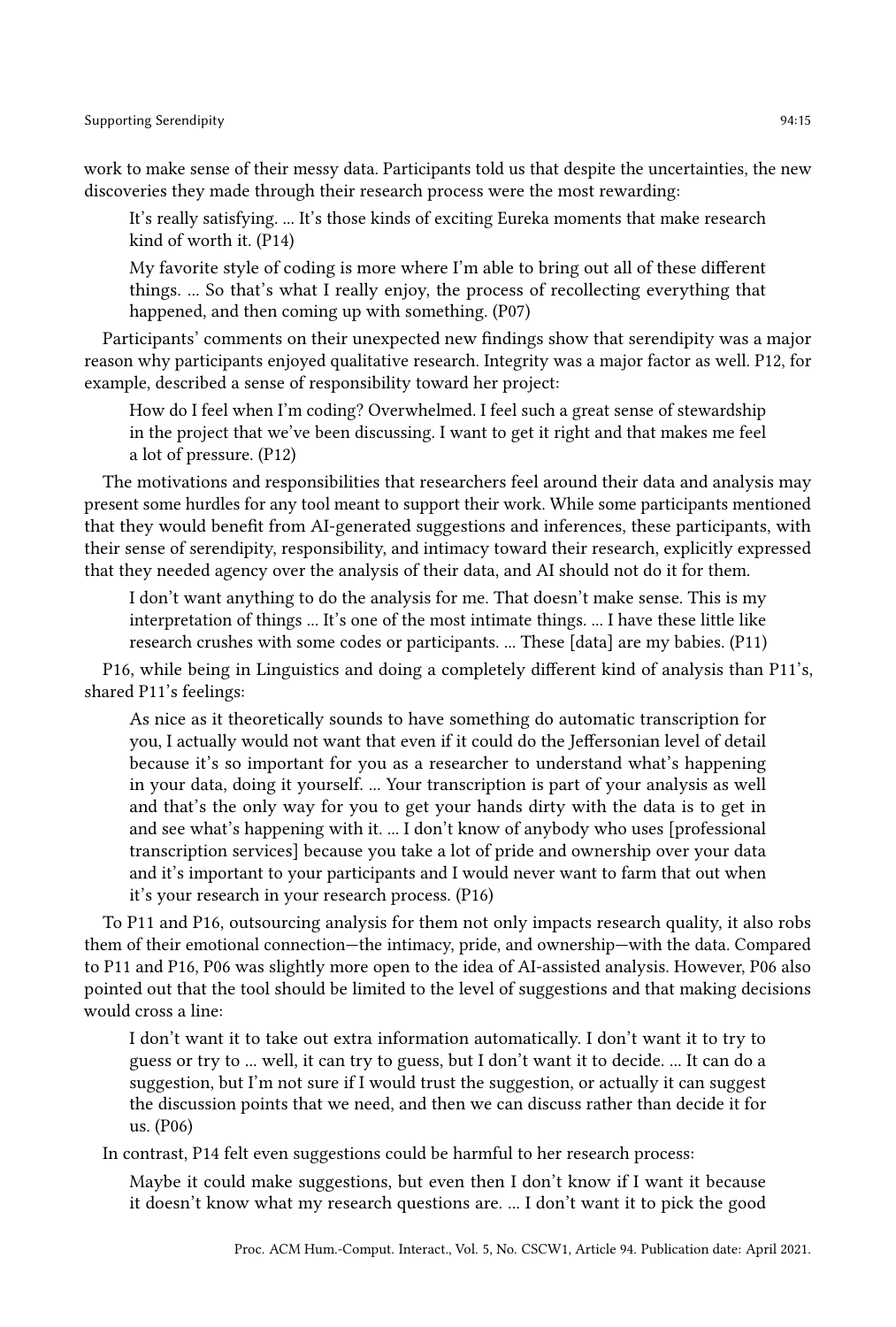quotes for me, that's for sure. ... I don't want the computer to do it. I also don't want the computer to influence how I'm thinking about it. ... I don't necessarily want to be primed or how that's going to affect my thinking ... if it's making this suggestion and now I can't unsee it. (P14)

While participants generally resisted complete automation of qualitative analysis, P06 and P14's comments show that even a low-level, suggestion-based automation (according to Parasuraman et al.'s model of autonomy [\[34\]](#page-21-17)) can also be undesirable. During the interview, P14 asked if there was a machine to interfere, then "why bother?"—why bother having a human researcher at all? According to P14, even if the researcher does not necessarily have to use or trust the suggestions, seeing the suggestions alone can negatively impact the researcher's interpretation and analysis, or even worse, eliminate the meaning of human researchers.

Overall, participants told us about their conflicted feelings about qualitative analysis, one that is marked by anxiety but also intimacy and ownership. Driven by these feelings, they resisted AI to replace them in their analysis, despite seeing its potential to augment their work. These findings suggest that, unlike tasks typical for AI to accomplish, the objective of qualitative research is, often intentionally, ambiguous. Furthermore, qualitative researchers value this ambiguity because it offers them serendipity and opportunities for deep insights. In the discussion section, we detail how qualitative research is a unique case for human-AI collaboration, and provide design implications for AI assistance to honor ambiguity and serendipity.

# 5 Human-AI Collaboration in Qualitative Research

Our findings reveal complicated feelings participants had toward the practices involved in qualitative analysis. On the one hand, participants struggled with self-doubt in their research analysis and saw the appeal of AI assistance to help them see relationships behind their data. On the other hand, they also liked the analysis process as it is and felt connected with their data, therefore skeptical of AI driving the analysis. This tension between the desire of AI assistance and the need for human agency suggests opportunities for human-AI collaboration in qualitative research, but also draws a line that AI assistance should not cross.

To unpack this tension, we turn to a framework proposed by Lubars and Tan to describe the delegability of a task to AI [\[27\]](#page-21-14). While there were likely many small steps in the qualitative research process (e.g., open coding, axial coding, synthesizing), our participants' resistance of complete automation suggested that they viewed qualitative analysis as a singular task in the context of AI assistance, and we can reasonably speculate that AI designers (who are arguably less familiar with qualitative analysis) might do the same. In their framework, they enumerate four factors that must be considered when determining the appropriateness of delegating a human task to AI: motivation, difficulty, risk, and trust.

Lubars and Tan conceptualized motivation as having three components: the human's intrinsic motivation of carrying out the task, whether the human's goal itself is mastering the task, and the utility or importance of the task to the human. Our participants' enjoyment and pride in conducting qualitative research, as well as their wish to improve their research skill, show that qualitative research involves high motivation: participants enjoyed and were committed to conducting their analyses. While one may assume that high motivation indicates low delegability, Lubars and Tan did not find statistically significant correlation between the two variables. The lack of correlation coincides with the sentiments of our participants, who were invested in their qualitative work but also acknowledged the appeal of appropriate AI assistance.

Difficulty also consists of three components: a person's perceived ability to complete the task, as well as the required human effort and expertise. Lubars and Tan found a general negative correlation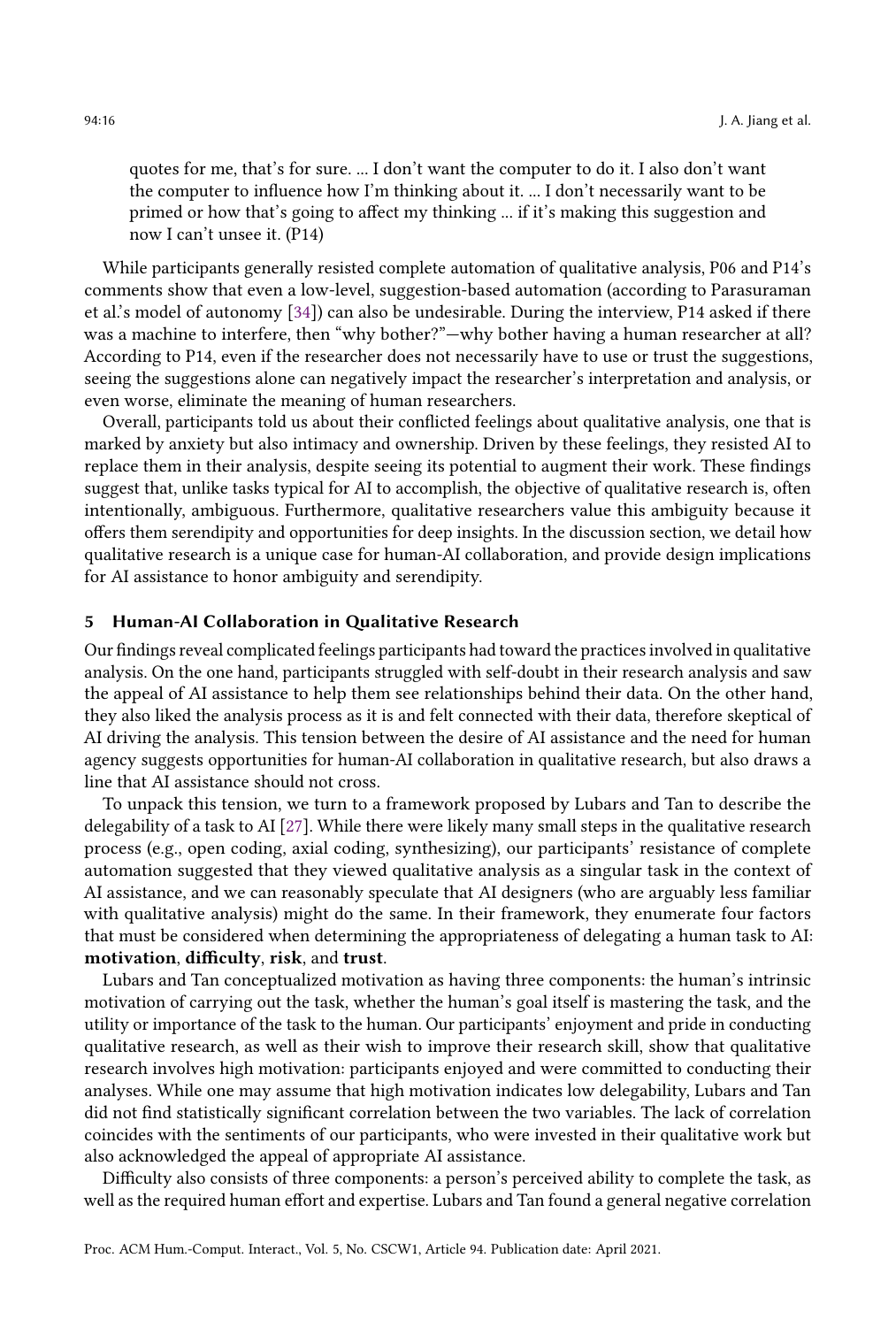between difficulty and task delegability: the more able a person perceives themselves to complete the task, the more human effort and expertise required by the task, the less delegable the task is to AI. Qualitative research can be considered high difficulty, as it requires effort and expertise on behalf of the researcher, which suggests its low delegability to AI according to Lubars' and Tan's findings. The difficulty of analysis is evidenced by the low confidence participants had in their analysis. While Lubars and Tan also use required social skills and creativity as dimensions to contextualize the previous three dimensions, they are not central to the conceptualization of difficulty, though one can reasonably argue that qualitative research requires high levels of both social skills and creativity.

Additionally, in the survey that Lubars and Tan used to evaluate their framework, they observed that self-confidence and intrinsic motivations were positively correlated—people enjoy doing tasks that they are good at. However, the case of qualitative research serves as a unique counterexample: not only do people enjoy doing something they are not confident about whether they are doing it correctly, but low-confidence itself is central to the outcome of qualitative research. Therefore, our study on qualitative research challenges the current task delegability framework, and also raises questions around the integration of AI into qualitative research: Should we consider qualitative research as a single, unified "task" for AI to assist with? If qualitative research as a single task should not be delegated, what parts of it are appropriate for AI to assist with?

Qualitative research is harder to characterize in terms of the third factor: risk. Lubars' and Tan's conceptualization of risk is three-fold: personal accountability in case errors happen; the uncertainty, or the probability of errors; and the scope of impact, or cost or magnitude of those errors. These three components of qualitative research all focus on errors, but "error" is inherently difficult to define, if definable at all, in qualitative research to which subjective interpretations are central: What makes a researcher's interpretations wrong? Is there such a thing as interpretation error? Furthermore, the concept of risk itself may be more nuanced than currently characterized, given that Lubars and Tan did not find significant correlation between risk and delegability, and the complexity of defining "error" in qualitative research may also be present in other kinds of tasks. Designers should carefully consider this flexibility of qualitative research when designing AI assistance, especially supervised models that are entirely dependent on what is "positive" or "negative."

The final factor, trust, is also nuanced in the context of qualitative research. Trust, which Lubars and Tan also describe as containing three components, includes the perceived ability of AI to complete the task, the interpretability of AI's actions, and the perceived value alignment between AI and human. As our findings have shown, participants had low trust in AI's ability to reliably conduct qualitative analysis. While "reliable" is often defined as being consistently "correct," our discussion above shows correctness may not be the focus in qualitative research since error itself is hardly definable. Instead, our findings suggest that the reliability lies in the consistent alignment of values—that the value of qualitative research derives from creativity and serendipity [\[41\]](#page-22-2)—between AI and human researchers, which our participants did not trust AI to have. P14 pointed out that she did not want any assistance because she could not "unsee" the AI suggestions, which indicates an assumption of unwanted, negative influence from AI that values concrete, highest-probability answers, as opposed to generative and nuanced ones sought by human-based qualitative analysis. However, influence is inevitable in collaborative qualitative research—having human collaborators also influences researchers' perspectives, and it is not reasonable to have to self-isolate to achieve the desired research integrity. Therefore, the assumed "badness" of AI influence might be because the suggestions come from AI, rather than that the suggestions themselves are of low quality.

The distrust of AI shared across our participants may possibly have to do with the differences between typical behavior of humans and AI. Humans usually make suggestions like "This part of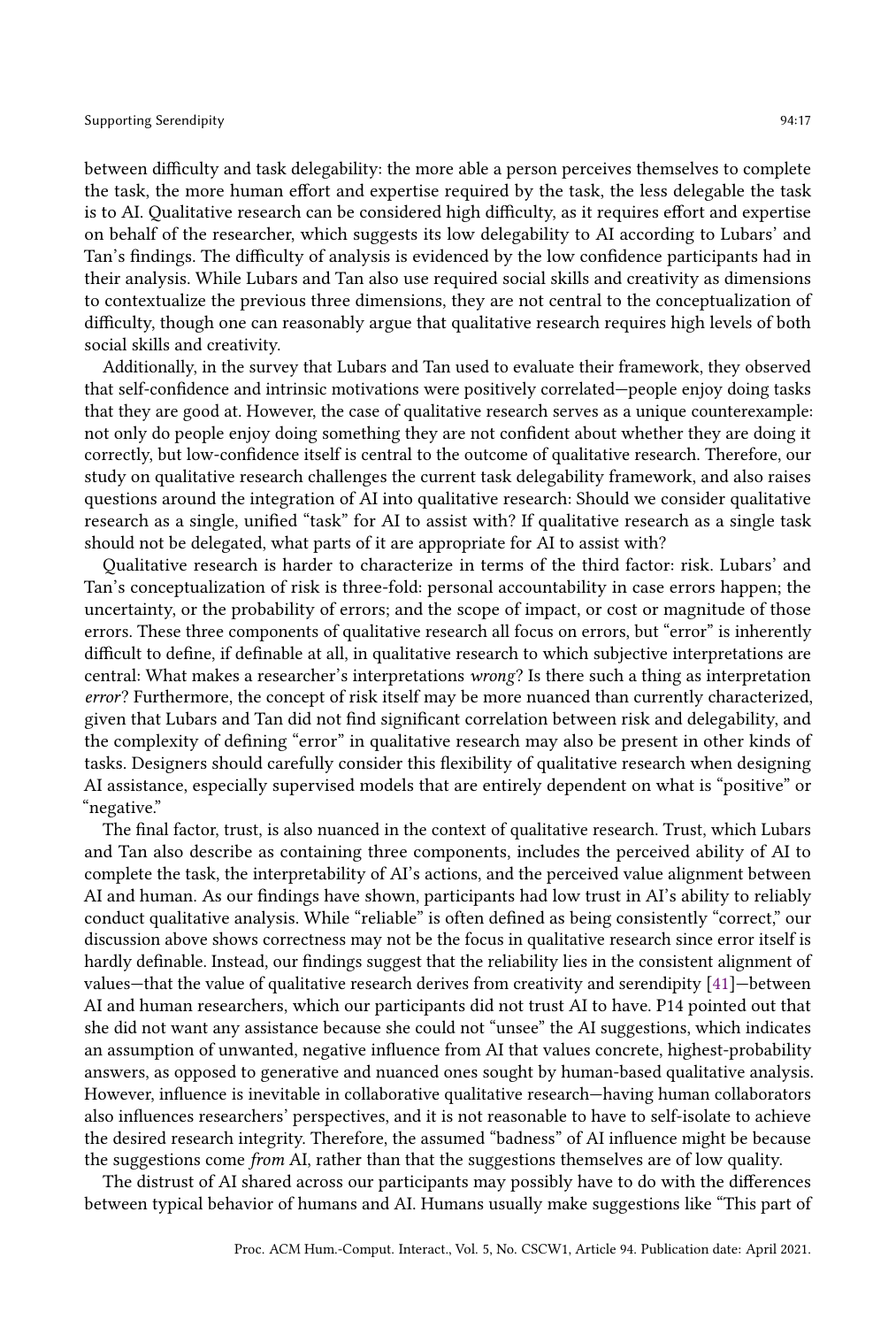the data is interesting and maybe you should take a look at it" (and more seasoned collaborators can also explain why it is interesting). However, AI suggestions, generated from classification results, often take the deterministic form of "data X should be assigned code Y" without explanations—even a human collaborator would be difficult to trust if they could only make such suggestions. While our participants did not explicitly mention AI's interpretability, the well-known opaqueness of the AI's inner working "black box" could only exacerbate the distrust. P14's distrust echoes with Gach et al. 's finding that interpersonal trust—the willingness to accept risk based on the expectation of another person's behavior—often gets mistranslated when it is implemented as impersonal trust that a technical system will behave as expected [\[19\]](#page-20-17). This mistranslation of trust resonates with Ackerman's notion of sociotechnical gap [\[2\]](#page-20-18)—how can we better technically support the kind of interpersonal trust that we know we must support socially in qualitative research?

Given the challenges related to risk and trust, a key consideration in the design of AI collaborative tools for qualitative research should be: How can we promote more interpersonal trust between human researchers and AI collaborators in ambiguous qualitative research? One way for AI to build trust is to provide humans with the ability to make choices and corrections [\[25\]](#page-21-18). If such ability is sufficient, one might think that an ideal collaboration would involve first having the AI automatically label the entire dataset, allowing humans to correct the AI as necessary afterwards. However, not only would such an approach meet the objections of participants (as exemplified by P14), Yan et al. [\[42\]](#page-22-1) tried such an approach and concluded that creating a one-size-fits-all ML model for all codes in a multi-dimensional coding scheme was impossible. The low precision of their model suggests that humans may have to do more work in correcting the AI than if they had coded on their own. While correction is also widely present in human collaboration, it is easier to discuss and resolve the differences with a human than with AI. Furthermore, it is also undesirable to have too much trust—if the data to be coded is ambiguous, our results show that it's possible that researchers might defer to AI as the de facto tie breaker even though the situation deserves human deliberation to uncover the rich qualitative insights underlying that ambiguity. Given the two extremes, it may seem that offering answers that provide precisely the right balance of trust is the natural solution for AI, but "just the right balance" may never be practically achievable—the design of AI assistance for qualitative research may need to forgo the traditional answer-provider paradigm and leave the deliberation to humans.

## 5.1 From Answers to Ambiguities and Disagreements

How, then, can we preserve human researchers' agency in ambiguous situations in AI? A good starting point is to consider how it can play out in machine learning algorithms, a core component in many AI systems. Chen et al. [\[13\]](#page-20-15) point out that the goal of performance optimization in ML may be at odds with the goal of discovering patterns in qualitative research where the categories constantly change: while well-defined data categories are essential anchors for many machine learning algorithms, qualitative analysis does exactly the opposite by iteratively revising, challenging, and sometimes even overhauling existing categories to reveal deeper insights buried in the data; categories are not the end, but only a means to an end. Therefore, a machine learning model that identifies points of *ambiguity* and *disagreement* may have more utility to qualitative researchers. This point is further supported by McDonald et al., who discussed why seeking agreement might not be appropriate when codes are the process instead of the product. This work also highlights the scenario where there is an expert researcher (or a researcher deemed as the "expert") in a team, in which case the other researchers defer to the expert researcher largely to maintain the social relationship. The expert-takes-all phenomenon was common among our participants, and we can speculate that it also broadly exists given how common advisor-student relationships and mentor-mentee relationships are in research training. McDonald et al. [\[32\]](#page-21-10) also discussed how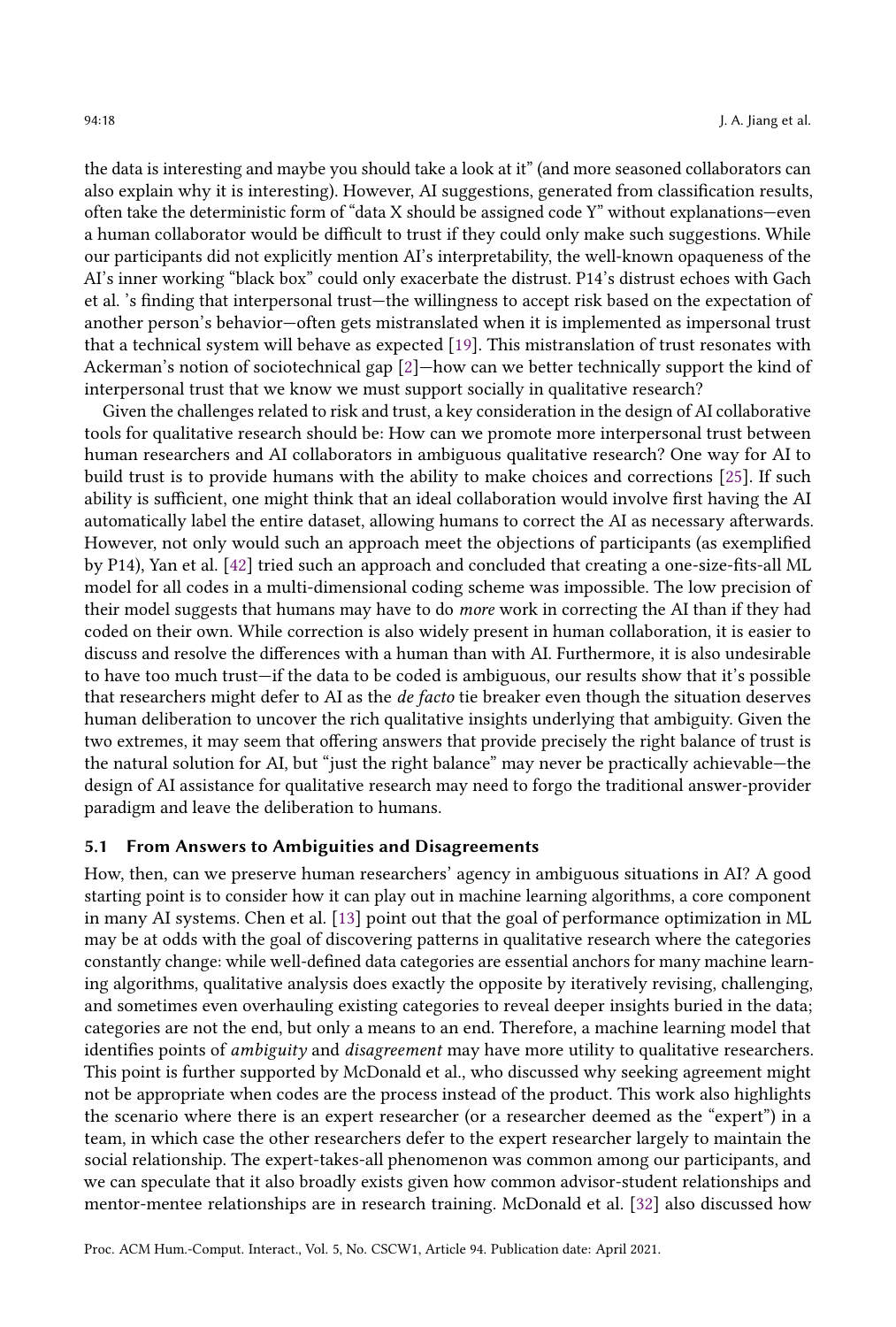agreement can be harmful in research rooted in critical traditions (e.g., feminist HCI [\[3\]](#page-20-19)), and the type of "forced" agreement in this work may aggravate this harm.

Taking the above considerations together, we can imagine an example assistive AI system that has the following features. First, to promote ambiguity and preserve human researchers' agency, the system could have the researcher choose the level of suggestions it provides. For example, the system could default to leaving the researcher on their own (i.e., do nothing) at first, and only later suggest interesting data snippets that the researcher has overlooked based on the researchers' existing coding/labeling patterns (e.g., through text classification using long short-term memory (LSTM) networks). The system could also suggest upcoming, unexamined data snippets for the researcher to consider, but only if the researcher specifically requests this. As demonstrated in our analysis, unprompted suggestions of new data can lead researchers into uncertain (and possibly unwanted) interpretive directions, a concern expressed by our participants.

While it is possible to provide *code* suggestions (likely based on topic modeling), none of our participants were enthusiastic about such an idea, ranging from hesitant to resistant. Our participants' reactions show an interesting contrast with the promise of machine learning-based coding shown in prior research [\[4,](#page-20-1) [13,](#page-20-15) [31\]](#page-21-2). Considering these findings together, we urge AI designers to be careful in making suggestions about the exact codes or labels that a piece of data might take. An AI system capable of making code suggestions should be clear about what this feature is and is not (i.e., that instead of data to be coded, it makes suggestions of codes). It should also be available only upon the researcher's request, and only after it learns enough of the researcher's coding patterns in a particular project.

Second, given that collaboration was common for many of our participants, the system could have features that further promote ambiguity and serendipity through collaboration. For example, it could suggest data snippets (examined or unexamined) that might be worthy of further discussion among collaborators. The system could also suggest a piece of data that a researcher has already coded to other collaborators who are likely to disagree with that researcher. Both examples aim to encourage discussions among researchers that may spark unexpected insights, and echo the point we made against careless coding suggestions—we envision the system to help set researchers up to do the research, instead of doing it for them.

Our vision above is only an example of what an assistive AI might look like, and the concrete specifications will depend on a number of factors such as the audience for whom it is designed (e.g., AI designed for HCI researchers vs. linguists are likely to be different), and the underlying infrastructure that it needs (e.g. collaborator-based suggestions will need collaboration functionality in the first place). The features that we envision also illustrate that an assistive AI will necessarily be an interactive one with mixed initiatives, some of which are already in line with principles of mixed-initiative designs [\[24\]](#page-21-19). While we acknowledge that such a system still does not address the expert-takes-all phenomenon, we are also hesitant to recommend that AI address the nuances of the social relationship between researchers. By revealing the the expert-takes-all phenomenon in the collaboration dynamics between junior and senior researchers, we are not calling for a technical solution to "solve" their relationship; we only hope that qualitative researchers can be aware of this phenomenon, and strive toward more productive collaborations with it in mind.

Uncertainty and ambiguity have long been viewed as a hindrance that costs efficiency and causes mistakes. However, uncertainty is a feature rather than a bug in qualitative research. As our findings indicate, while our participants wanted AI to help them have a better grasp of the uncertainty, they did not want it to be taken away. This very uncertainty allows qualitative researchers to dig deeply into their data, sometimes even to build personal connections with their data, and generate rich interpretations and insights. Our findings not only point to ways that AI can help qualitative researchers, but also reveal ways that qualitative researchers can help each other. For example,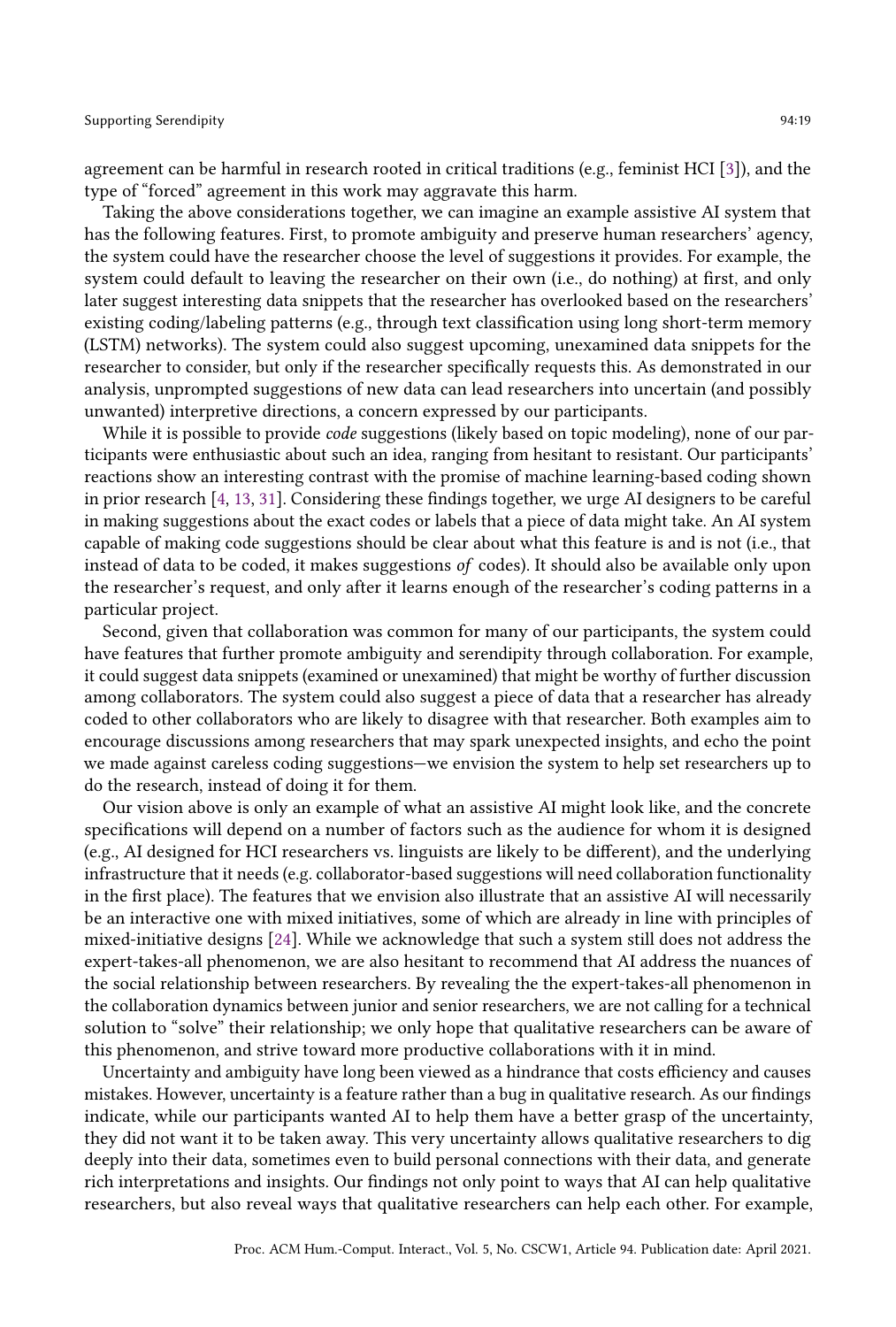researchers who are not accustomed to collaboration may want to experiment with collaborating as a way to have various perspectives that promote serendipity. Senior researchers may also want to consider teaching junior researchers to embrace uncertainty as part of the qualitative research training, so that they can trust themselves in doing qualitative research on a high level while also maintaining a healthy dose of self-doubt.

# 6 Limitations and Future Work

Our research has several limitations. First, the majority of our participants were junior scholars, with arguably less experience in qualitative research than more senior ones. While we believe that a student majority is still able to provide valuable insights since they all actively conduct research, it may nevertheless have an impact on their reported experiences and tool use.

Second, we would like to acknowledge that the qualitative research practices documented in this study (with the coding component in particular) are largely based on individuals, despite the ample descriptions of collaboration dynamics that we heard. We suspect the predominance of individual research practices is a product of the common student-advisor collaboration paradigm, and future work may find value in investigating more and other collaborative coding practices. Similarly, the kind of qualitative data that our participants dealt with were predominantly text, but the whole spectrum qualitative data is much broader, such as image, audio, and video, as some of our participants already indicated. We encourage future work to investigate these alternative forms of qualitative data and their analysis.

Finally, as we mentioned in the introduction, our work does not provide guidance for specific models or algorithms to be used. It is a first step toward successful human-AI collaboration in qualitative research by envisioning a world where AI assistance of qualitative research is possible, and laying out the promises and perils of that world. We hope that our findings will inform future in-depth studies of how specific AI systems can be adopted in qualitative research.

# 7 Conclusion

Qualitative inductive methods are widely used in CSCW and HCI research for their ability to generatively discover deep and contextualized insights, but these inherently manual and laborious processes are infeasible for analyzing large corpora, sacrificing the richness provided by these data. This study explores the potential of AI for assisting humans in conducting qualitative research by investigating current qualitative research practices and revealing where AI can come into play. We describe the methodological practices participants have, the insufficiencies of current tools to support these practices, and desired capabilities of their imaginary perfect tool. We also show that participants, when they collaborate, have complex and nuanced collaboration dynamics, and consensus reaching can be a negotiation of social relationships beyond the research project itself. Furthermore, while participants struggle with the messiness and uncertainty of qualitative analysis, they also want full agency of the process and insist that AI should not take it away from them. We argue that qualitative analysis is a unique case for human-AI collaboration because uncertainty is essential to qualitative analysis itself. The design of AI assistance should embrace this uncertainty and support serendipity by promoting human agency, instead of being the arbiter that aims to reduce uncertainty as AI has been traditionally conceptualized.

# Acknowledgments

We thank the reviewers for their significant time and care in improving this paper. We also thank our participants, many of whom sacrificed their conference time to participate in our study. Finally, we thank Brianna Dym, Steven Frost, Katie Gach, Shamika Goddard, Jacob Paul, Anthony Pinter, and Morgan Klaus Scheuerman for their help and feedback on the early drafts of this work.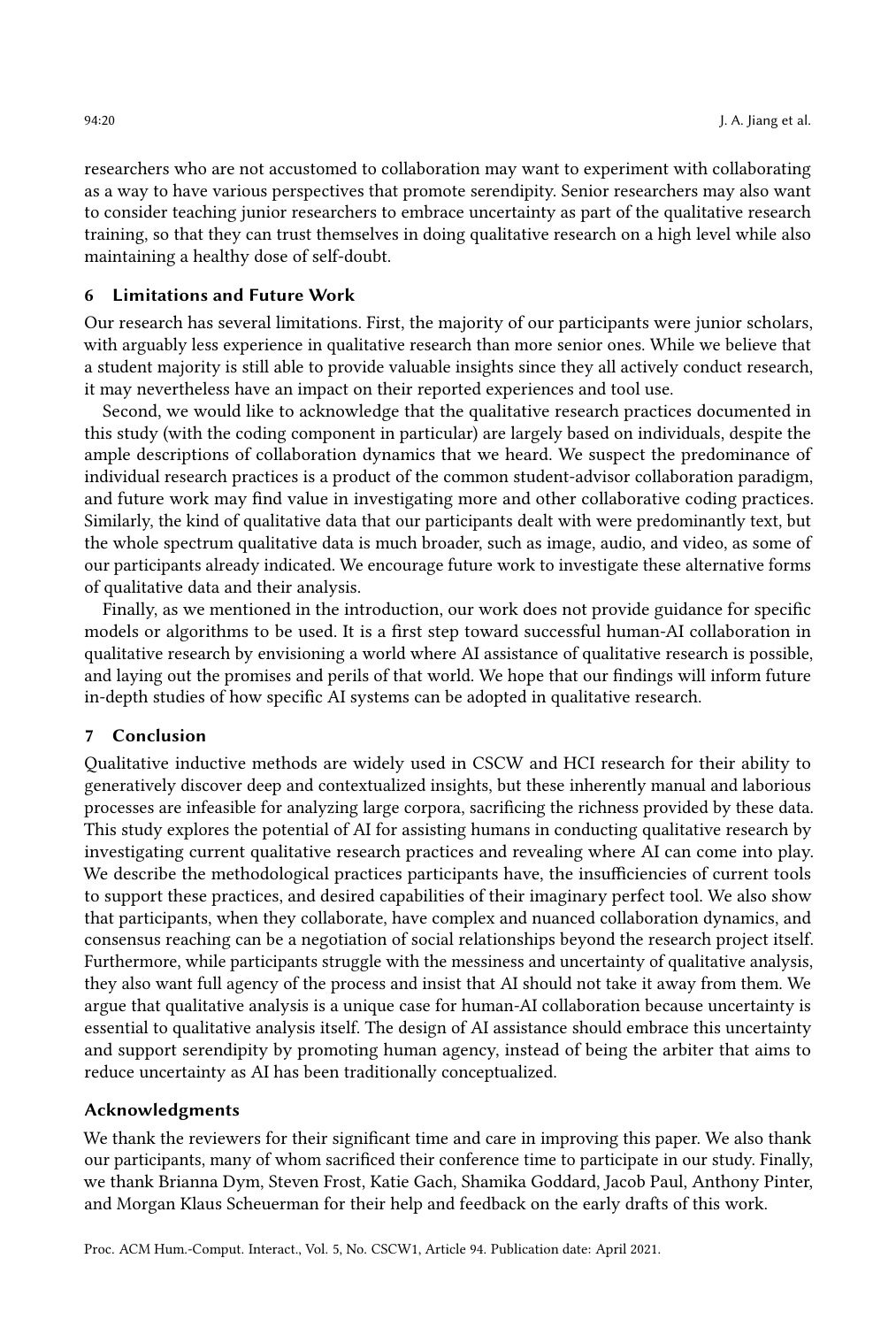This work was supported in part by the National Science Foundation Award #1764089.

#### References

- <span id="page-20-6"></span>[1] 2017. Textual Analysis. In The SAGE Encyclopedia of Communication Research Methods. SAGE Publications, Inc, 2455 Teller Road, Thousand Oaks California 91320. <https://doi.org/10.4135/9781483381411.n623>
- <span id="page-20-18"></span>[2] Mark S. Ackerman. 2000. The Intellectual Challenge of CSCW: The Gap Between Social Requirements and Technical Feasibility. Human–Computer Interaction 15, 2-3 (Sept. 2000), 179–203. [https://doi.org/10.1207/S15327051HCI1523\\_5](https://doi.org/10.1207/S15327051HCI1523_5) Publisher: Taylor & Francis \_eprint: https://doi.org/10.1207/S15327051HCI1523\_5.
- <span id="page-20-19"></span>[3] Shaowen Bardzell. 2010. Feminist HCI: taking stock and outlining an agenda for design. In Proceedings of the SIGCHI Conference on Human Factors in Computing Systems (CHI '10). Association for Computing Machinery, Atlanta, Georgia, USA, 1301–1310. <https://doi.org/10.1145/1753326.1753521>
- <span id="page-20-1"></span>[4] Eric P. S. Baumer, David Mimno, Shion Guha, Emily Quan, and Geri K. Gay. 2017. Comparing Grounded Theory and Topic Modeling: Extreme Divergence or Unlikely Convergence? Journal of the Association for Information Science and Technology 68, 6 (June 2017), 1397–1410. <https://doi.org/10.1002/asi.23786>
- <span id="page-20-14"></span>[5] Eric P. S. Baumer, Drew Siedel, Lena McDonnell, Jiayun Zhong, Patricia Sittikul, and Micki McGee. 2020. Topicalizer: reframing core concepts in machine learning visualization by co-designing for interpretivist scholarship. Human–Computer Interaction 35, 5-6 (Nov. 2020), 452–480. <https://doi.org/10.1080/07370024.2020.1734460> Publisher: Taylor & Francis \_eprint: https://doi.org/10.1080/07370024.2020.1734460.
- <span id="page-20-5"></span>[6] Virginia Braun and Victoria Clarke. 2006. Using thematic analysis in psychology. Qualitative Research in Psychology 3, 2 (Jan. 2006), 77–101. <https://doi.org/10.1191/1478088706qp063oa>
- <span id="page-20-0"></span>[7] Jed R. Brubaker and Gillian R. Hayes. 2011. "We will never forget you [online]": an empirical investigation of postmortem MySpace comments. In Proceedings of the ACM 2011 conference on Computer supported cooperative work -CSCW '11. ACM Press, New York, New York, USA, 123–132. <https://doi.org/10.1145/1958824.1958843>
- <span id="page-20-2"></span>[8] Carrie J. Cai, Samantha Winter, David Steiner, Lauren Wilcox, and Michael Terry. 2019. "Hello AI": Uncovering the Onboarding Needs of Medical Practitioners for Human-AI Collaborative Decision-Making. Proceedings of the ACM on Human-Computer Interaction 3, CSCW (Nov. 2019), 104:1–104:24. <https://doi.org/10.1145/3359206>
- <span id="page-20-13"></span>[9] Kelly Caine. 2016. Local Standards for Sample Size at CHI. In Proceedings of the 2016 CHI Conference on Human Factors in Computing Systems (CHI '16). Association for Computing Machinery, San Jose, California, USA, 981–992. <https://doi.org/10.1145/2858036.2858498>
- <span id="page-20-11"></span>[10] John L. Campbell, Charles Quincy, Jordan Osserman, and Ove K. Pedersen. 2013. Coding In-depth Semistructured Interviews: Problems of Unitization and Intercoder Reliability and Agreement. Sociological Methods & Research 42, 3 (Aug. 2013), 294–320. <https://doi.org/10.1177/0049124113500475> Publisher: SAGE Publications Inc.
- <span id="page-20-9"></span>[11] Trudy Campbell. 1997. Technology, Multimedia, and Qualitative Research in Education. Journal of Research on Computing in Education 30, 2 (Dec. 1997), 122–132. <https://doi.org/10.1080/08886504.1997.10782219> Publisher: Routledge \_eprint: https://doi.org/10.1080/08886504.1997.10782219.
- <span id="page-20-7"></span>[12] Kathy Charmaz. 2006. Constructing Grounded Theory: A Practical Guide Through Qualitative Analysis. SAGE.
- <span id="page-20-15"></span>[13] Nan-Chen Chen, Margaret Drouhard, Rafal Kocielnik, Jina Suh, and Cecilia R. Aragon. 2018. Using Machine Learning to Support Qualitative Coding in Social Science: Shifting the Focus to Ambiguity. ACM Transactions on Interactive Intelligent Systems 8, 2 (June 2018), 9:1–9:20. <https://doi.org/10.1145/3185515>
- <span id="page-20-8"></span>[14] John W. Creswell. 2013. Qualitative Inquiry and Research Design: Choosing Among Five Approaches. SAGE.
- <span id="page-20-12"></span>[15] Jill P. Dimond, Casey Fiesler, Betsy DiSalvo, Jon Pelc, and Amy S. Bruckman. 2012. Qualitative data collection technologies: a comparison of instant messaging, email, and phone. In Proceedings of the 17th ACM international conference on Supporting group work (GROUP '12). Association for Computing Machinery, Sanibel Island, Florida, USA, 277–280. <https://doi.org/10.1145/2389176.2389218>
- <span id="page-20-16"></span>[16] Paul Dourish. 2014. Reading and Interpreting Ethnography. In Ways of Knowing in HCI, Judith S. Olson and Wendy A. Kellogg (Eds.). Springer, New York, NY, 1–23. [https://doi.org/10.1007/978-1-4939-0378-8\\_1](https://doi.org/10.1007/978-1-4939-0378-8_1)
- <span id="page-20-10"></span>[17] Robert Elliott, Constance T. Fischer, and David L. Rennie. 1999. Evolving guidelines for publication of qualitative research studies in psychology and related fields. British Journal of Clinical Psychology 38, 3 (1999), 215-229. [https:](https://doi.org/10.1348/014466599162782) [//doi.org/10.1348/014466599162782](https://doi.org/10.1348/014466599162782) \_eprint: https://onlinelibrary.wiley.com/doi/pdf/10.1348/014466599162782.
- <span id="page-20-4"></span>[18] Casey Fiesler, Jed R. Brubaker, Andrea Forte, Shion Guha, Nora McDonald, and Michael Muller. 2019. Qualitative Methods for CSCW: Challenges and Opportunities. In Conference Companion Publication of the 2019 on Computer Supported Cooperative Work and Social Computing (CSCW '19). Association for Computing Machinery, Austin, TX, USA, 455–460. <https://doi.org/10.1145/3311957.3359428>
- <span id="page-20-17"></span>[19] Katie Z. Gach and Jed R. Brubaker. 2020. Experiences of Trust in Postmortem Profile Management. ACM Transactions on Social Computing 3, 1 (Feb. 2020), 2:1–2:26. <https://doi.org/10.1145/3365525>
- <span id="page-20-3"></span>[20] Eric Gilbert and Karrie Karahalios. 2019. CSCW 2019 Welcome Remarks.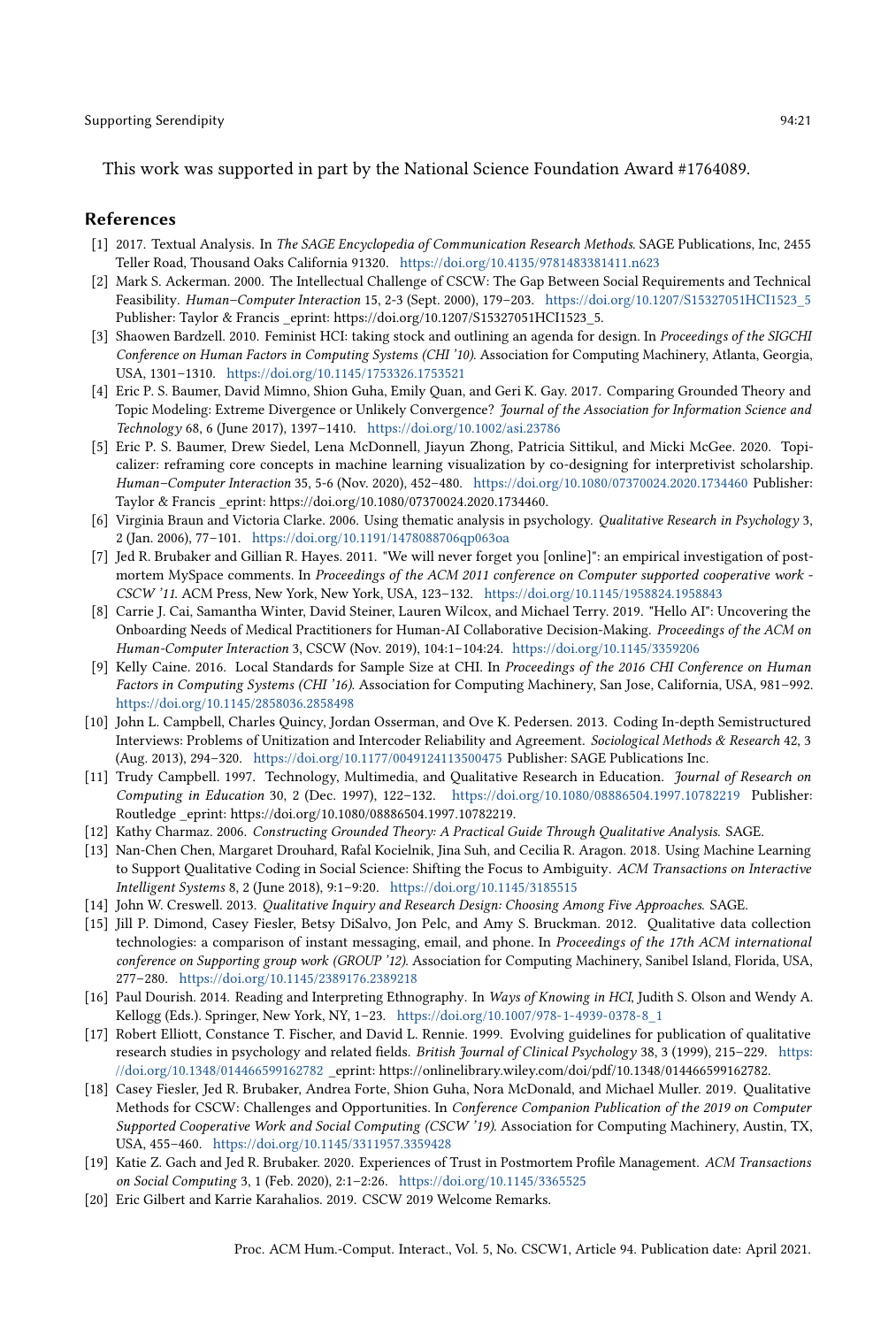- <span id="page-21-3"></span>[21] Barney G. Glaser. 1965. The Constant Comparative Method of Qualitative Analysis. Social Problems 12, 4 (1965), 436–445. <https://doi.org/10.2307/798843> Publisher: [Oxford University Press, Society for the Study of Social Problems].
- <span id="page-21-4"></span>[22] Barney G. Glaser and Anselm L. Strauss. 1967. The Discovery of Grounded Theory: Strategies for Qualitative Research. Aldine.
- <span id="page-21-7"></span>[23] Nahid Golafshani. 2003. Understanding Reliability and Validity in Qualitative Research. The Qualitative Report 8, 4 (Dec. 2003), 597–606. <https://nsuworks.nova.edu/tqr/vol8/iss4/6>
- <span id="page-21-19"></span>[24] Eric Horvitz. 1999. Principles of mixed-initiative user interfaces. In Proceedings of the SIGCHI conference on Human Factors in Computing Systems (CHI '99). Association for Computing Machinery, New York, NY, USA, 159–166. [https:](https://doi.org/10.1145/302979.303030) [//doi.org/10.1145/302979.303030](https://doi.org/10.1145/302979.303030)
- <span id="page-21-18"></span>[25] Bran Knowles, Mark Rouncefield, Mike Harding, Nigel Davies, Lynne Blair, James Hannon, John Walden, and Ding Wang. 2015. Models and Patterns of Trust. In Proceedings of the 18th ACM Conference on Computer Supported Cooperative Work & Social Computing (CSCW '15). Association for Computing Machinery, Vancouver, BC, Canada, 328–338. <https://doi.org/10.1145/2675133.2675154>
- <span id="page-21-8"></span>[26] Klaus Krippendorff. 2004. Content Analysis: An Introduction to Its Methodology. SAGE.
- <span id="page-21-14"></span>[27] Brian Lubars and Chenhao Tan. 2019. Ask not what AI can do, but what AI should do: Towards a framework of task delegability. In Advances in Neural Information Processing Systems 32, H. Wallach, H. Larochelle, A. Beygelzimer, F. d\textquotesingle Alché-Buc, E. Fox, and R. Garnett (Eds.). Curran Associates, Inc., 57–67. [http://papers.nips.cc/](http://papers.nips.cc/paper/8301-ask-not-what-ai-can-do-but-what-ai-should-do-towards-a-framework-of-task-delegability.pdf) [paper/8301-ask-not-what-ai-can-do-but-what-ai-should-do-towards-a-framework-of-task-delegability.pdf](http://papers.nips.cc/paper/8301-ask-not-what-ai-can-do-but-what-ai-should-do-towards-a-framework-of-task-delegability.pdf)
- <span id="page-21-12"></span>[28] Maximilian Mackeprang, Claudia Müller-Birn, and Maximilian Timo Stauss. 2019. Discovering the Sweet Spot of Human-Computer Configurations: A Case Study in Information Extraction. Proceedings of the ACM on Human-Computer Interaction 3, CSCW (Nov. 2019), 195:1–195:30. <https://doi.org/10.1145/3359297>
- <span id="page-21-16"></span>[29] Kathleen M. MacQueen, Eleanor McLellan, Kelly Kay, and Bobby Milstein. 1998. Codebook Development for Team-Based Qualitative Analysis. CAM Journal (June 1998). <https://doi.org/10.1177/1525822X980100020301> Publisher: Sage PublicationsSage CA: Los Angeles, CA.
- <span id="page-21-9"></span>[30] Carmel Maher, Mark Hadfield, Maggie Hutchings, and Adam de Eyto. 2018. Ensuring Rigor in Qualitative Data Analysis: A Design Research Approach to Coding Combining NVivo With Traditional Material Methods. International Journal of Qualitative Methods 17, 1 (Dec. 2018), 1609406918786362. <https://doi.org/10.1177/1609406918786362> Publisher: SAGE Publications Inc.
- <span id="page-21-2"></span>[31] Megh Marathe and Kentaro Toyama. 2018. Semi-Automated Coding for Qualitative Research: A User-Centered Inquiry and Initial Prototypes. In Proceedings of the 2018 CHI Conference on Human Factors in Computing Systems (CHI '18). Association for Computing Machinery, Montreal QC, Canada, 1–12. <https://doi.org/10.1145/3173574.3173922>
- <span id="page-21-10"></span>[32] Nora McDonald, Sarita Schoenebeck, and Andrea Forte. 2019. Reliability and Inter-rater Reliability in Qualitative Research: Norms and Guidelines for CSCW and HCI Practice. Proceedings of the ACM on Human-Computer Interaction 3, CSCW (Nov. 2019), 72:1–72:23. <https://doi.org/10.1145/3359174>
- <span id="page-21-1"></span>[33] Michael Muller, Shion Guha, Eric P.S. Baumer, David Mimno, and N. Sadat Shami. 2016. Machine Learning and Grounded Theory Method: Convergence, Divergence, and Combination. In Proceedings of the 19th International Conference on Supporting Group Work (GROUP '16). Association for Computing Machinery, Sanibel Island, Florida, USA, 3–8. <https://doi.org/10.1145/2957276.2957280>
- <span id="page-21-17"></span>[34] R. Parasuraman, T.B. Sheridan, and C.D. Wickens. 2000. A model for types and levels of human interaction with automation. IEEE Transactions on Systems, Man, and Cybernetics - Part A: Systems and Humans 30, 3 (May 2000), 286–297. <https://doi.org/10.1109/3468.844354> Conference Name: IEEE Transactions on Systems, Man, and Cybernetics - Part A: Systems and Humans.
- <span id="page-21-11"></span>[35] Pablo Paredes, Ana Rufino Ferreira, Cory Schillaci, Gene Yoo, Pierre Karashchuk, Dennis Xing, Coye Cheshire, and John Canny. 2017. Inquire: Large-scale Early Insight Discovery for Qualitative Research. In Proceedings of the 2017 ACM Conference on Computer Supported Cooperative Work and Social Computing (CSCW '17). Association for Computing Machinery, New York, NY, USA, 1562–1575. <https://doi.org/10.1145/2998181.2998363>
- <span id="page-21-0"></span>[36] Oliver C. Robinson. 2014. Sampling in Interview-Based Qualitative Research: A Theoretical and Practical Guide. Qualitative Research in Psychology 11, 1 (Jan. 2014), 25–41. <https://doi.org/10.1080/14780887.2013.801543> Publisher: Routledge \_eprint: https://doi.org/10.1080/14780887.2013.801543.
- <span id="page-21-6"></span>[37] Gemma Ryan. 2018. Introduction to positivism, interpretivism and critical theory. Nurse Researcher 25, 4 (March 2018), 41–49. <https://doi.org/10.7748/nr.2018.e1466>
- <span id="page-21-15"></span>[38] Johnny Saldaña. 2009. The Coding Manual for Qualitative Researchers. SAGE Publications, Incorporated.
- <span id="page-21-5"></span>[39] Anselm Strauss and Juliet M. Corbin. 1997. Grounded Theory in Practice. SAGE.
- <span id="page-21-13"></span>[40] Dakuo Wang, Justin D. Weisz, Michael Muller, Parikshit Ram, Werner Geyer, Casey Dugan, Yla Tausczik, Horst Samulowitz, and Alexander Gray. 2019. Human-AI Collaboration in Data Science: Exploring Data Scientists' Perceptions of Automated AI. Proceedings of the ACM on Human-Computer Interaction 3, CSCW (Nov. 2019), 211:1–211:24. <https://doi.org/10.1145/3359313>

Proc. ACM Hum.-Comput. Interact., Vol. 5, No. CSCW1, Article 94. Publication date: April 2021.